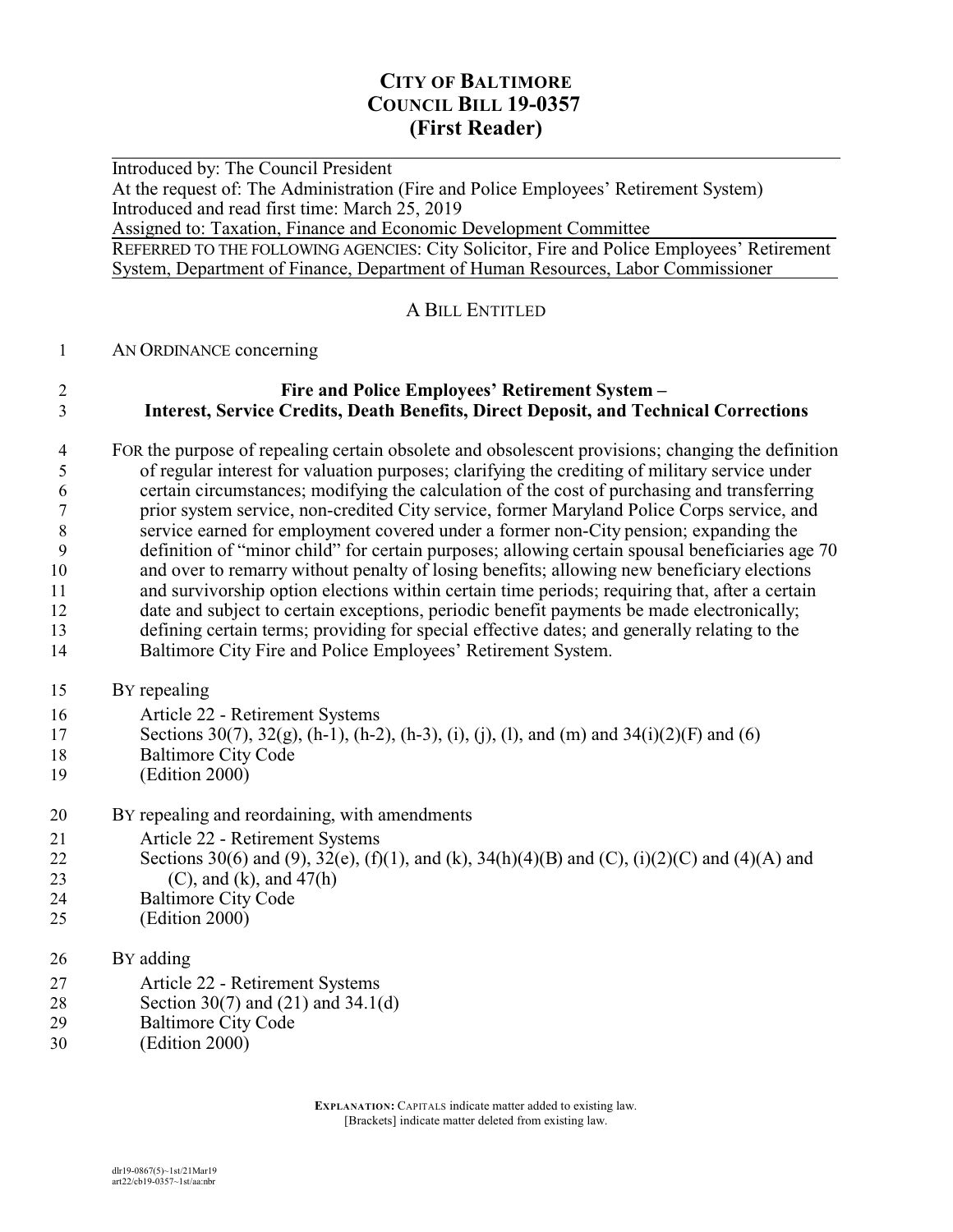| 1<br>$\sqrt{2}$<br>3 | SECTION 1. BE IT ORDAINED BY THE MAYOR AND CITY COUNCIL OF BALTIMORE, That<br>$\S 30(7)$ , $\S 32(g)$ , (h-1), (h-2), (h-3), (i), (j), (l), and (m) and $\S 34(i)(2)(F)$ and (6) of Baltimore<br>City Code Article 22 {"Retirement Systems"} are repealed, in their respective entireties. |                    |
|----------------------|--------------------------------------------------------------------------------------------------------------------------------------------------------------------------------------------------------------------------------------------------------------------------------------------|--------------------|
| 4<br>5               | SECTION 2. AND BE IT FURTHER ORDAINED, That the Laws of Baltimore City read as<br>follows:                                                                                                                                                                                                 |                    |
| 6                    | <b>Baltimore City Code</b>                                                                                                                                                                                                                                                                 |                    |
| 7                    | <b>Article 22. Retirement Systems</b>                                                                                                                                                                                                                                                      |                    |
| 8                    | Subtitle – Fire and Police Employees' Retirement System                                                                                                                                                                                                                                    |                    |
| 9                    | § 30. Definitions.                                                                                                                                                                                                                                                                         |                    |
| 10<br>11             | In this subtitle, unless a different meaning is plainly required by the context, the following<br>words and phrases have the meanings indicated:                                                                                                                                           |                    |
| 12                   | (6) "Service" [shall mean] MEANS:                                                                                                                                                                                                                                                          |                    |
| 13<br>14<br>15       | (I) ANY service FOR SERVICE-COVERED EMPLOYMENT [as an employee as described in<br>paragraph (2) of this subsection, and paid for by the City of Baltimore, while a<br>member of the Fire and Police Employees' Retirement System]; [and]                                                   |                    |
| 16<br>17             | (II) any service purchased, repurchased, or transferred, by appropriate deposit or<br>redeposit of funds plus interest, to cover such periods, or, AND                                                                                                                                     |                    |
| 18<br>19             | (III) any service credited under [any other section of] this subtitle [and under Maryland<br>State Law.                                                                                                                                                                                    |                    |
| 20<br>21<br>22       | (7) "SERVICE-COVERED EMPLOYMENT" MEANS EMPLOYMENT AS AN EMPLOYEE, AS<br>DESCRIBED IN PARAGRAPH (2) OF THIS SECTION, AND PAID FOR BY THE CITY OF<br>BALTIMORE, WHILE A MEMBER OF THIS SYSTEM.                                                                                               |                    |
| 23<br>24             | (9) "Regular interest" means interest compounded annually for the reserves and items<br>listed at the following rates:                                                                                                                                                                     |                    |
| 25                   | (i) the Annuity Savings Reserve:                                                                                                                                                                                                                                                           | $3.0\%$ .          |
| 26<br>27             | (ii) for valuation purposes:                                                                                                                                                                                                                                                               | $[7.5\%]$<br>7.25% |
| 28                   | (iii) for determining actuarial equivalents:                                                                                                                                                                                                                                               | $5.0\%$ .          |
| 29<br>30             | (21) "SYSTEM ENTRY DATE" MEANS THE DATE A MEMBER MOST RECENTLY BEGINS<br>SERVICE-COVERED EMPLOYMENT.                                                                                                                                                                                       |                    |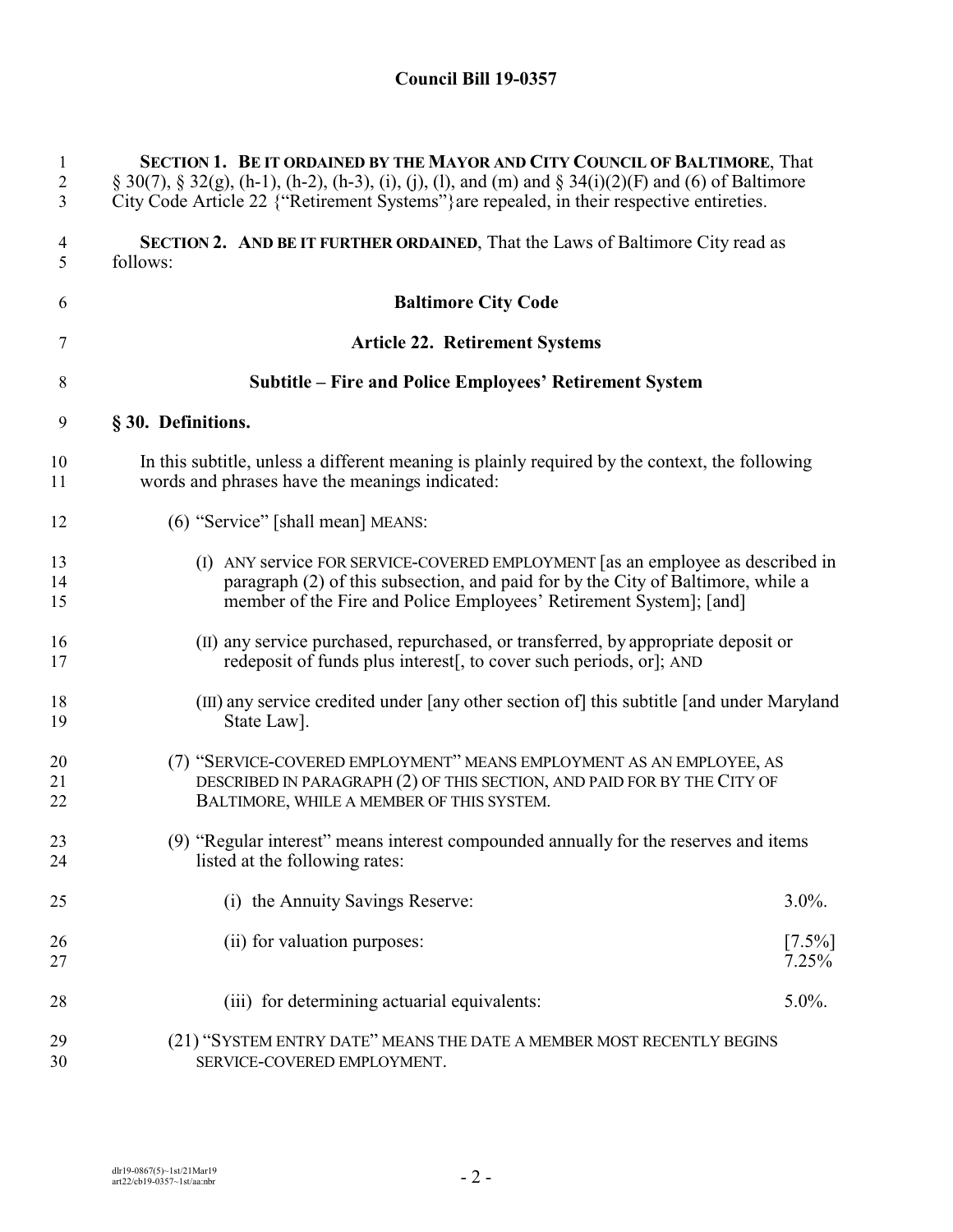# **§ 32. Service creditable.**

| $\mathfrak{2}$ | (e) [Military personnel – rights to benefits, membership, and service credit during   |
|----------------|---------------------------------------------------------------------------------------|
| 3              | employment.] CREDIT FOR MILITARY SERVICE DURING EMPLOYMENT.                           |
| 4              | (1) Scope of subsection.                                                              |
| 5              | This subsection applies only to a member of this system who:                          |
| 6              | (i) on account of military service, as defined in paragraph $(9)$ (7) of this         |
| 7              | subsection, is on [unpaid] leave of absence from [paid] City employment;              |
| 8              | (ii) [does not withdraw any of his or her accumulated contributions, unless he or     |
| 9              | she redeposits the sum withdrawn as provided in paragraph (2) of this                 |
| 10             | subsection] IS ELIGIBLE FOR REEMPLOYMENT WITH THE CITY UNDER THE                      |
| 11             | UNIFORMED SERVICES EMPLOYMENT AND REEMPLOYMENT RIGHTS ACT OF                          |
| 12             | 1994, AS AMENDED, 38 U.S.C. §§4301-4334 ("USERRA"); AND                               |
| 13             | (iii) within 1 year after he or she leaves military service, or any longer period     |
| 14             | during which his or her employment rights are protected by federal law, is            |
| 15             | employed by the City of Baltimore as a regular and permanent employee;                |
| 16             | $(iv)$ does not take any employment, other than employment described in item (iii)    |
| 17             | of this paragraph or temporary employment, after the member:                          |
| 18             | (A) applied for reemployment in his or her former classification or                   |
| 19             | position in the City service; and                                                     |
| 20             | (B) was refused immediate reemployment for causes beyond his or her                   |
| 21             | control; and]                                                                         |
| 22             | $\text{(III)}$ $\text{(v)}$ applies for service credit with the system.               |
| 23             | $[(2)$ Redeposit of accumulated contributions; payment methods, deadline; pro rata    |
| 24             | $credit.$ ]                                                                           |
| 25             | [(i) If a member of this system who is absent from employment for military service    |
| 26             | withdraws any of his or her accumulated contributions and redeposits into the         |
| 27             | system the sum withdrawn, with regular interest at the annuity savings fund rate      |
| 28             | from the date of withdrawal to the date that the redeposit is completed, the          |
| 29             | member, if otherwise qualified, is entitled to the benefits of this section as if the |
| 30             | withdrawal had not been made.]                                                        |
| 31             | [(ii) The redeposit of accumulated contributions:                                     |
| 32             | (A) may be made by a single payment or an increased rate of contribution; but         |
| 33             | (B) must be completed before the member's retirement date.]                           |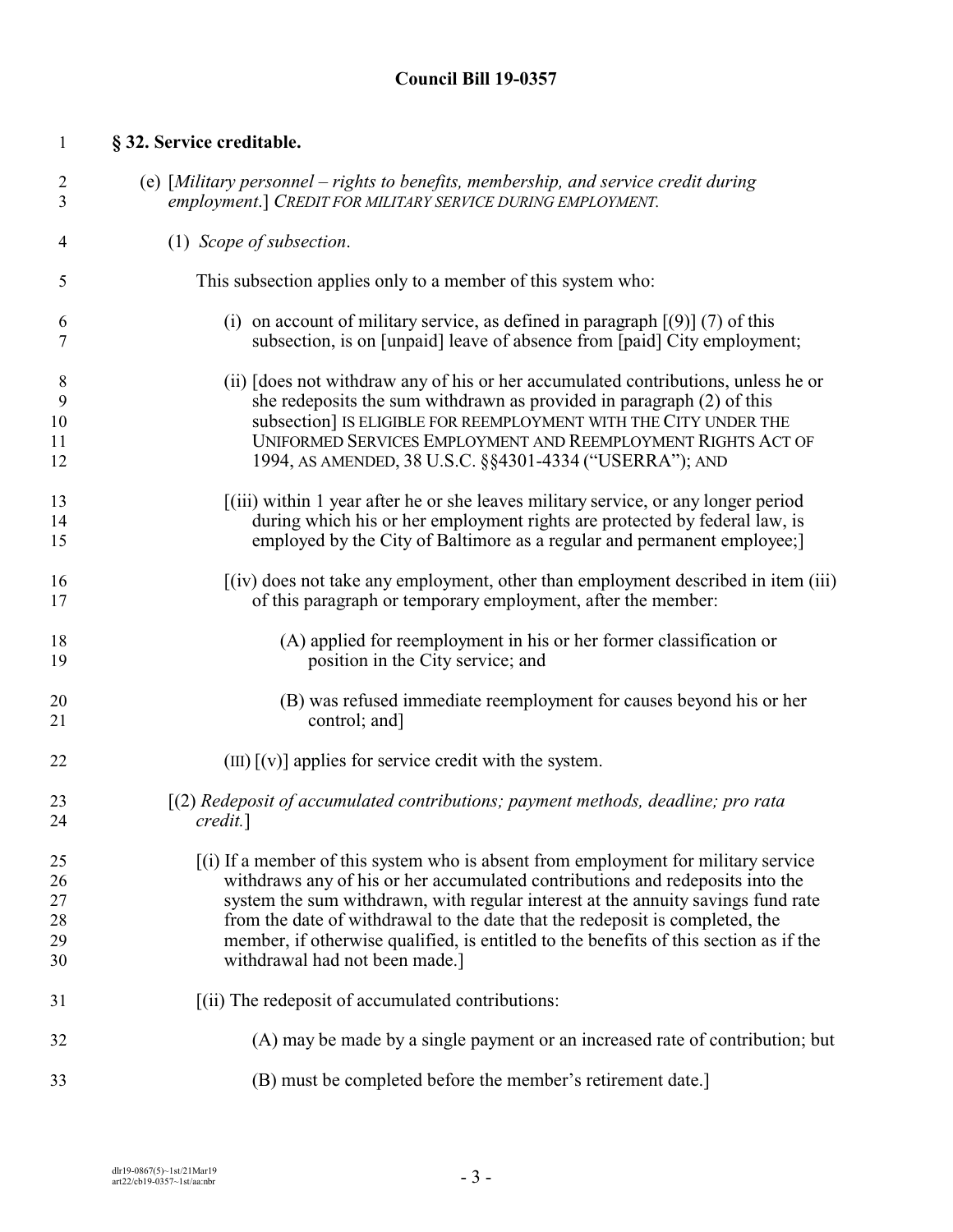| $\mathbf{1}$ | [(iii) The redeposit of accumulated contributions shall be credited pro rata at the time  |
|--------------|-------------------------------------------------------------------------------------------|
| 2            | each payment is made.]                                                                    |
| 3            | [(3) Retention of status and rights as a member.]                                         |
| 4            | [Except as otherwise provided in this subsection, a member of this system who is          |
| 5            | reemployed under paragraph (1)(iii) of this subsection retains the status and rights as a |
| 6            | member during a period of absence from employment for military service.]                  |
| 7            | $(2)$ [(4)] Service credit.                                                               |
| 8            | [A member of this system shall receive service credit for a period of absence from        |
| 9            | employment while in military service if:                                                  |
| 10           | (i) the employment of the member under paragraph $(1)(iii)$ of this section is paid       |
| 11           | employment; and                                                                           |
| 12           | (ii) membership in this system is a requirement of employment.                            |
| 13           | (1) A MEMBER OF THIS SYSTEM SHALL RECEIVE SERVICE CREDIT FOR A PERIOD OF                  |
| 14           | ABSENCE FROM EMPLOYMENT WHILE IN MILITARY SERVICE AS THOUGH HE OR SHE                     |
| 15           | HAD REMAINED CONTINUOUSLY EMPLOYED WITH THE CITY AS AN EMPLOYEE.                          |
| 16           | (2) THE SERVICE CREDIT SHALL INCLUDE THE PERIOD, IF ANY, BETWEEN THE DATE THE             |
| 17           | MEMBER COMPLETES MILITARY SERVICE AND THE DATE HE OR SHE IS REEMPLOYED                    |
| 18           | WITH THE CITY, AS LONG AS THE MEMBER RETAINS HIS OR HER REEMPLOYMENT                      |
| 19           | RIGHTS UNDER USERRA DURING THAT PERIOD.                                                   |
| 20           | $(3)$ $(5)$ Transfer of service credit.                                                   |
| 21           | A member of this system who receives service credit for military service under this       |
| 22           | subsection may transfer the credit to another state or local retirement or pension        |
| 23           | system.                                                                                   |
| 24           | (4) [(6)] [Contributions] MEMBER CONTRIBUTIONS.                                           |
| 25           | (i) Except as otherwise provided in subparagraph (ii) of this paragraph, a member of      |
| 26           | this system [who is reemployed under paragraph $(1)(iii)$ of this subsection and is       |
| 27           | otherwise qualified to retain the status and rights of a member during a period of        |
| 28           | absence from employment for military service,] DESCRIBED IN PARAGRAPH (1) OF              |
| 29           | THIS SUBSECTION shall be credited [with], at the [city's] CITY'S sole account and         |
| 30           | expense[:], WITH MILITARY SERVICE CONTRIBUTIONS THAT CONSIST OF THE                       |
| 31           | FOLLOWING:                                                                                |
| 32           | (A) the contributions, if any, that the City would have made on behalf of the             |
| 33           | member if the member had not been absent, including DROP OR DROP 2                        |
| 34           | contributions; and                                                                        |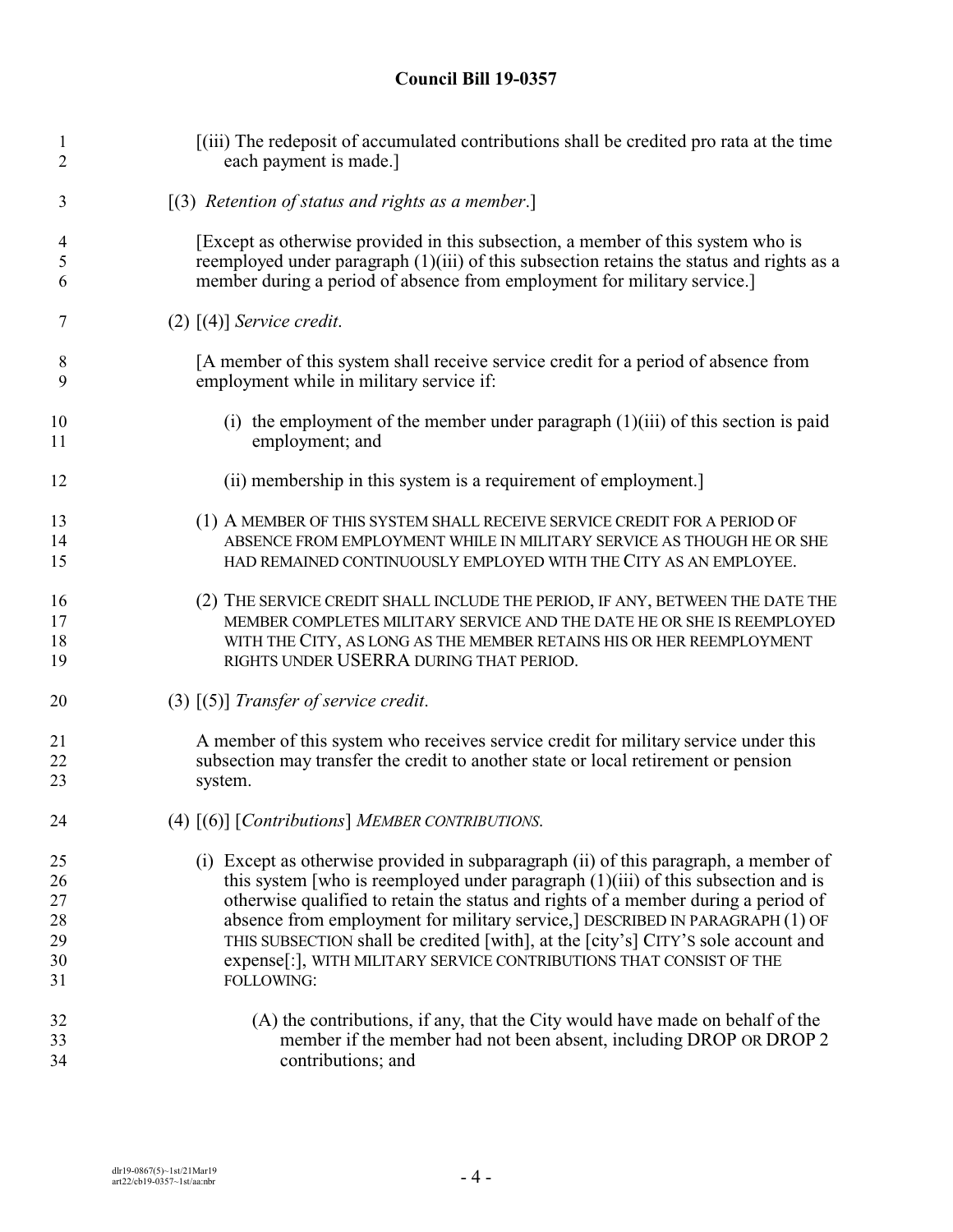| 1<br>2<br>3    | (B) the contributions that the member would have made on his or her own<br>behalf if the member had not been absent, including DROP OR DROP 2<br>contributions. |
|----------------|-----------------------------------------------------------------------------------------------------------------------------------------------------------------|
| $\overline{4}$ | (ii) On a member's terminating City employment, the member is not entitled to                                                                                   |
| 5              | [withdraw] RECEIVE any part of [the] THESE MILITARY SERVICE contributions                                                                                       |
| 6              | [credited to his or her account under this paragraph, including the annuity portion                                                                             |
| $\overline{7}$ | attributable to City contributions made under this paragraph, except in the case of                                                                             |
| 8              | death while in City service or retirement from City service]. HOWEVER, THE                                                                                      |
| 9              | MILITARY SERVICE CONTRIBUTIONS SHALL BE USED TO FUND:                                                                                                           |
| 10             | (A) THE ANNUITY PORTION OF A RETIREMENT ALLOWANCE PAYABLE TO THAT                                                                                               |
| 11             | MEMBER UNDER $\S$ 34; OR                                                                                                                                        |
| 12             | (B) THE ANNUITY PORTION OF A LUMP-SUM OR PERIODIC DEATH BENEFIT                                                                                                 |
| 13             | PAYABLE TO THAT MEMBER'S BENEFICIARY UNDER § 34.                                                                                                                |
| 14             | (iii) The Board of Trustees shall refund to a member any contributions made to the                                                                              |
| 15             | system during a period of absence from employment for military service when the                                                                                 |
| 16             | member is otherwise exempted under this paragraph from paying contributions                                                                                     |
| 17             | into the system.                                                                                                                                                |
| 18             | [(iv) On termination of a member's employment during or after a leave of absence for                                                                            |
| 19             | military service, the member, member's beneficiary, or member's estate is entitled                                                                              |
| 20             | to a refund of the member's accumulated contributions, plus interest, in lieu of                                                                                |
| 21             | any other system benefit, excluding contributions made by the City under                                                                                        |
| 22             | subparagraph (i) of this paragraph.]                                                                                                                            |
| 23             | $(5)$ $(7)$ ] Benefits unavailable during absence.                                                                                                              |
| 24             | A member of this system, the member's beneficiary, or the member's estate is not                                                                                |
| 25             | entitled to line-of-duty disability benefits or line-of-duty death benefits arising from                                                                        |
| 26             | the member's death or disability during a period that the member is absent from                                                                                 |
| 27             | employment for military service.                                                                                                                                |
| 28             | $(6)$ $[(8)]$ DROP AND DROP 2 benefits.                                                                                                                         |
| 29             | [Except as otherwise provided in this subsection, a] A member of this system [who is                                                                            |
| 30             | actively reemployed under paragraph $(1)(iii)$ of this subsection and is otherwise                                                                              |
| 31             | qualified to retain the status and rights of a member during a period of absence from                                                                           |
| 32             | employment for military service] DESCRIBED IN PARAGRAPH (1) OF THIS SUBSECTION                                                                                  |
| 33             | is entitled to all of the rights and privileges relating to the Deferred Retirement Option                                                                      |
| 34             | Plan ("DROP") under [Section] $\S$ 36B [of this subtitle] OR THE DEFERRED                                                                                       |
| 35             | RETIREMENT OPTION PLAN 2 ("DROP 2") UNDER § 36C otherwise afforded to a                                                                                         |
| 36             | member who is actively employed, including:                                                                                                                     |
| 37             | (i) after being reemployed on returning from military service, the right to elect                                                                               |
| 38             | retrospectively to participate in DROP OR DROP 2 or to terminate DROP OR                                                                                        |
| 39             | DROP 2 participation, as of a date during the period of the member's absence                                                                                    |
| 40             | from employment;                                                                                                                                                |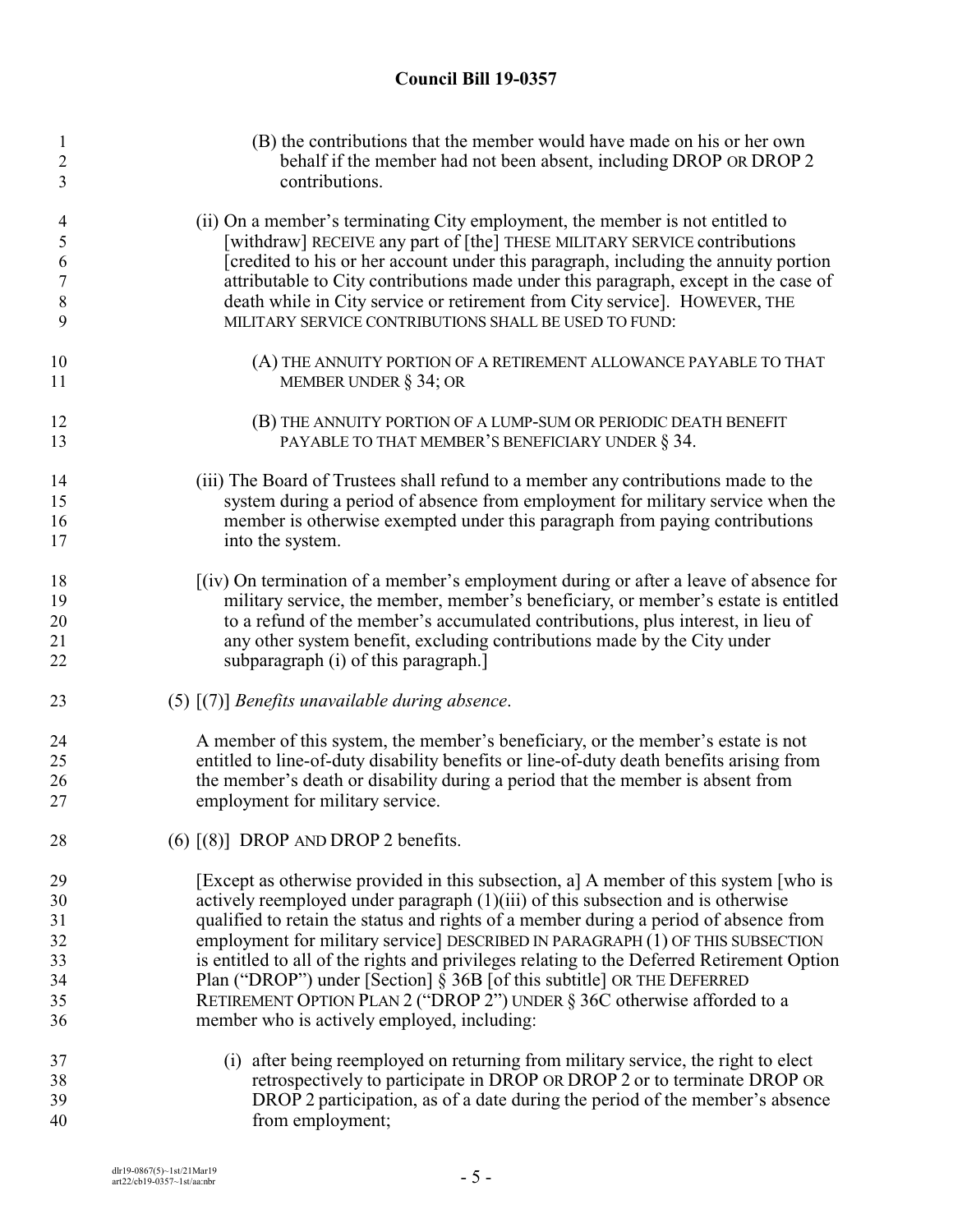| $\mathbf{1}$<br>$\overline{c}$<br>3 | (ii) the right to accumulate DROP OR DROP 2 contributions and benefits<br>participation during the period of the member's absence from employment;<br>and |
|-------------------------------------|-----------------------------------------------------------------------------------------------------------------------------------------------------------|
| 4<br>5                              | (iii) the right to be credited with post-DROP OR POST-DROP 2 employment during<br>the period of the member's absence from employment.                     |
| 6                                   | $(7)$ $(9)$ ] "Military service" defined.                                                                                                                 |
| 7<br>8                              | (i) In this subsection AND IN SUBSECTION $(F)$ OF THIS SECTION, "military<br>service" means any service that falls within the term:                       |
| 9<br>10                             | (A) "service in the uniformed services", as defined by and interpreted under<br>38 U.S.C. § 4303(13); or                                                  |
| 11<br>12                            | (B) "military service", as defined by and interpreted under State Personnel and<br>Pensions Article $\S$ 38-101(d);                                       |
| 13                                  | (ii) "Military service" embraces all forms of duty, including active duty, active duty                                                                    |
| 14                                  | for training, initial active duty for training, and inactive duty training (such as                                                                       |
| 15                                  | drills), under competent authority, on a voluntary or involuntary basis, in the                                                                           |
| 16                                  | Army, Navy, Marine Corps, Air Force, Coast Guard, Public Health Service                                                                                   |
| 17                                  | Commissioned Corps, the Army National Guard, the Air National Guard, the                                                                                  |
| 18                                  | Maryland National Guard, as well as the reserve components of each of these                                                                               |
| 19                                  | services, and any other category of persons designated by the President or the                                                                            |
| 20                                  | Governor of the State of Maryland in time of war or national or State emergency.                                                                          |
| 21                                  | (8) DEADLINE FOR PURCHASE OF SERVICE.                                                                                                                     |
| 22                                  | FOR A MEMBER OF THIS SYSTEM DESCRIBED IN PARAGRAPH (1) OF THIS SUBSECTION,                                                                                |
| 23                                  | ANY DEADLINE FOR TRANSFERRING AND PURCHASING SERVICE OTHERWISE                                                                                            |
| 24                                  | APPLICABLE UNDER $\S 32(K)$ SHALL BE EXTENDED BY THE PERIOD OF SERVICE CREDITED                                                                           |
| 25                                  | TO THE MEMBER UNDER PARAGRAPH (2) OF THIS SUBSECTION.                                                                                                     |
| 26                                  | $(9)$ $(10)$ ] Rules and regulations.                                                                                                                     |
| 27                                  | The Board of Trustees may adopt rules, resolutions, and regulations to carry out the                                                                      |
| 28                                  | provisions of this subsection AS LONG AS THOSE RULES, RESOLUTIONS, AND                                                                                    |
| 29                                  | REGULATIONS ARE CONSISTENT WITH USERRA.                                                                                                                   |
| 30                                  | (f) [Military] CREDIT FOR MILITARY service [credit] PRIOR TO EMPLOYMENT.                                                                                  |
| 31                                  | (1) [Notwithstanding any other provision of this subtitle, upon] UPON proper application                                                                  |
| 32                                  | to [the System] THIS SYSTEM, A MEMBER WHO HAS ACQUIRED AT LEAST 10 YEARS OF                                                                               |
| 33                                  | SERVICE AND ATTAINED AGE 50, OR WHO HAS ACQUIRED 20 YEARS OF SERVICE, SHALL                                                                               |
| 34                                  | BE GRANTED credit for military service, as defined in $\lceil \S 32(e) \rceil$ SUBSECTION (E)(7) of                                                       |
| 35                                  | this [subtitle], PRIOR TO EMPLOYMENT WITH THE CITY [for purposes of eligibility for a                                                                     |
| 36                                  | normal service retirement under $\S 34(a-1)$ , DROP under $\S 36B$ , or DROP 2 under                                                                      |
| 37                                  | § 36C, and for benefit purposes shall be granted to any member of this system who                                                                         |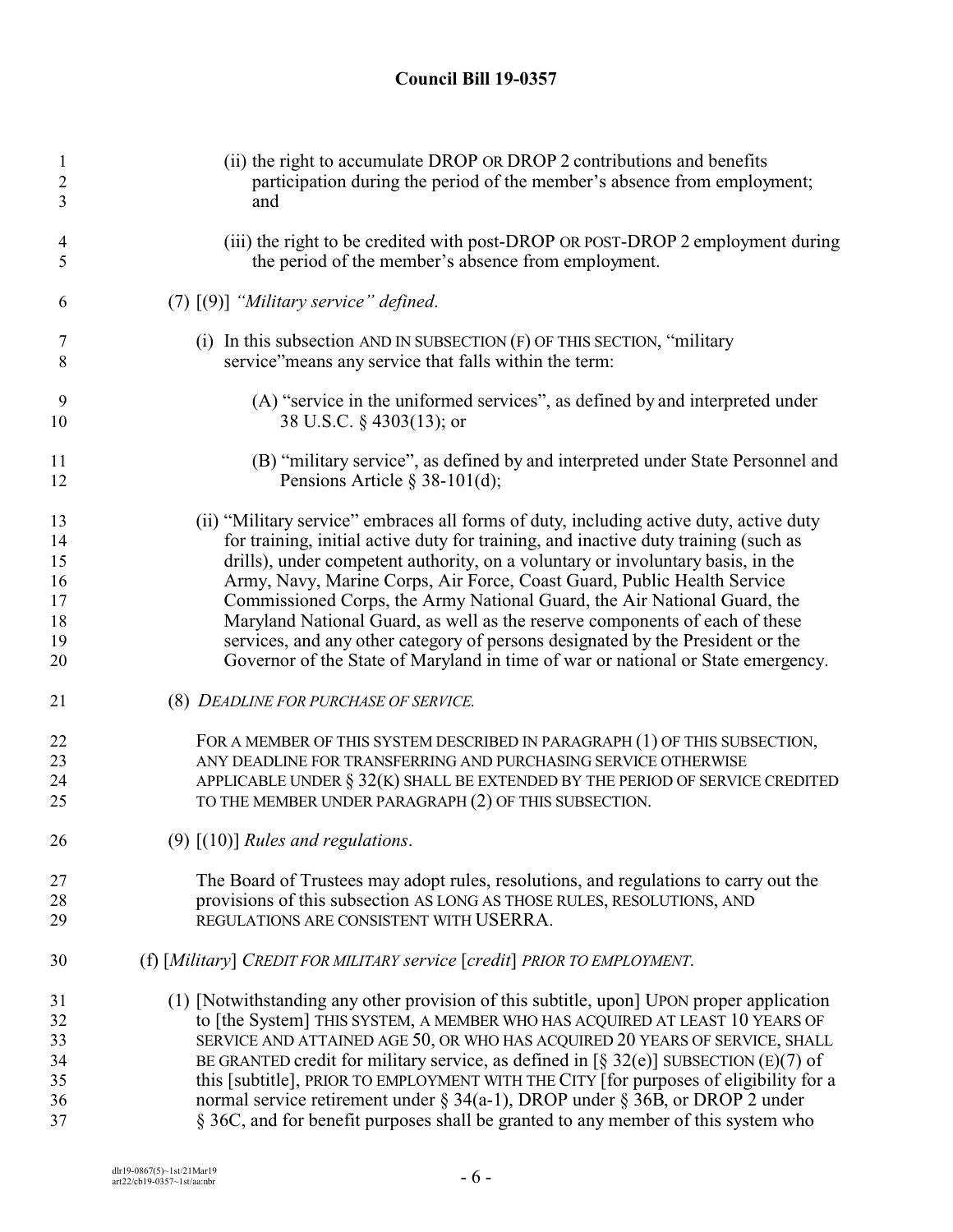| $\mathbf{1}$   | has served in the military prior to employment with the City, if that member has       |
|----------------|----------------------------------------------------------------------------------------|
| $\overline{2}$ | acquired at least 10 years of service and attained the age of 50, or has acquired 20   |
| 3              | years of service] UNLESS OTHERWISE PROVIDED IN THIS ARTICLE 22.                        |
| 4              | (k) [Transfers] PURCHASES AND TRANSFERS of service. [- Persons becoming members on or  |
| 5              | <i>after July 1, 2003.</i> ]                                                           |
| 6              | $(1)$ Definitions.                                                                     |
| 7              | (i) In this subsection, the following words have the meanings indicated.               |
| 8              | (ii) A. "Former system" means an actuarially funded contributory or non-contributory   |
| 9              | federal, state, or local governmental defined benefit retirement or pension            |
| 10             | system located within the United States.                                               |
| 11             | B. "FORMER SYSTEM" INCLUDES:                                                           |
| 12             | 1. THIS SYSTEM;                                                                        |
| 13             | 2.<br>THE EMPLOYEES' RETIREMENT SYSTEM OF THE CITY OF BALTIMORE;                       |
| 14             | 3. THE ELECTED OFFICIALS' RETIREMENT SYSTEM OF THE CITY OF                             |
| 15             | <b>BALTIMORE; AND</b>                                                                  |
| 16             | 4. EVEN THOUGH IT IS NOT ACTUARIALLY FUNDED, THE RETIREMENT                            |
| 17             | SAVINGS PLAN OF BALTIMORE CITY.                                                        |
| 18             | (iii) "Uniformed position" means a fireman's or policeman's position held by a         |
| 19             | transferring employee.                                                                 |
| 20             | (iv) "Fireman's position" means a position held by an employee of a federal, state, or |
| 21             | local fire department whose services bear a substantial and direct relationship to     |
| 22             | extinguishing fires or protecting lives or property endangered by fires.               |
| 23             | (v) "Policeman's position" means a position held by an employee of a federal, state,   |
| 24             | or local law enforcement agency who is regularly engaged in enforcing the public       |
| 25             | peace and whose duties include the power of arrest.                                    |
| 26             | (vi) "Civilian position" means a position held by a transferring employee that was not |
| 27             | a uniformed position.                                                                  |
| 28             | (VII) "FORMER CITY SERVICE" MEANS:                                                     |
| 29             | (A) PRIOR SERVICE;                                                                     |
| 30             | (B) SERVICE FOR ANY REGULAR AND PERMANENT EMPLOYMENT WITH THE                          |
| 31             | CITY THAT RESULTED IN THE MEMBER'S BEING VESTED IN THE CITY                            |
| 32             | RETIREMENT SAVINGS PLAN OR CREDITED FOR SERVICE IN A DEFINED                           |
| 33             | BENEFIT CITY RETIREMENT SYSTEM OTHER THAN THIS SYSTEM; OR                              |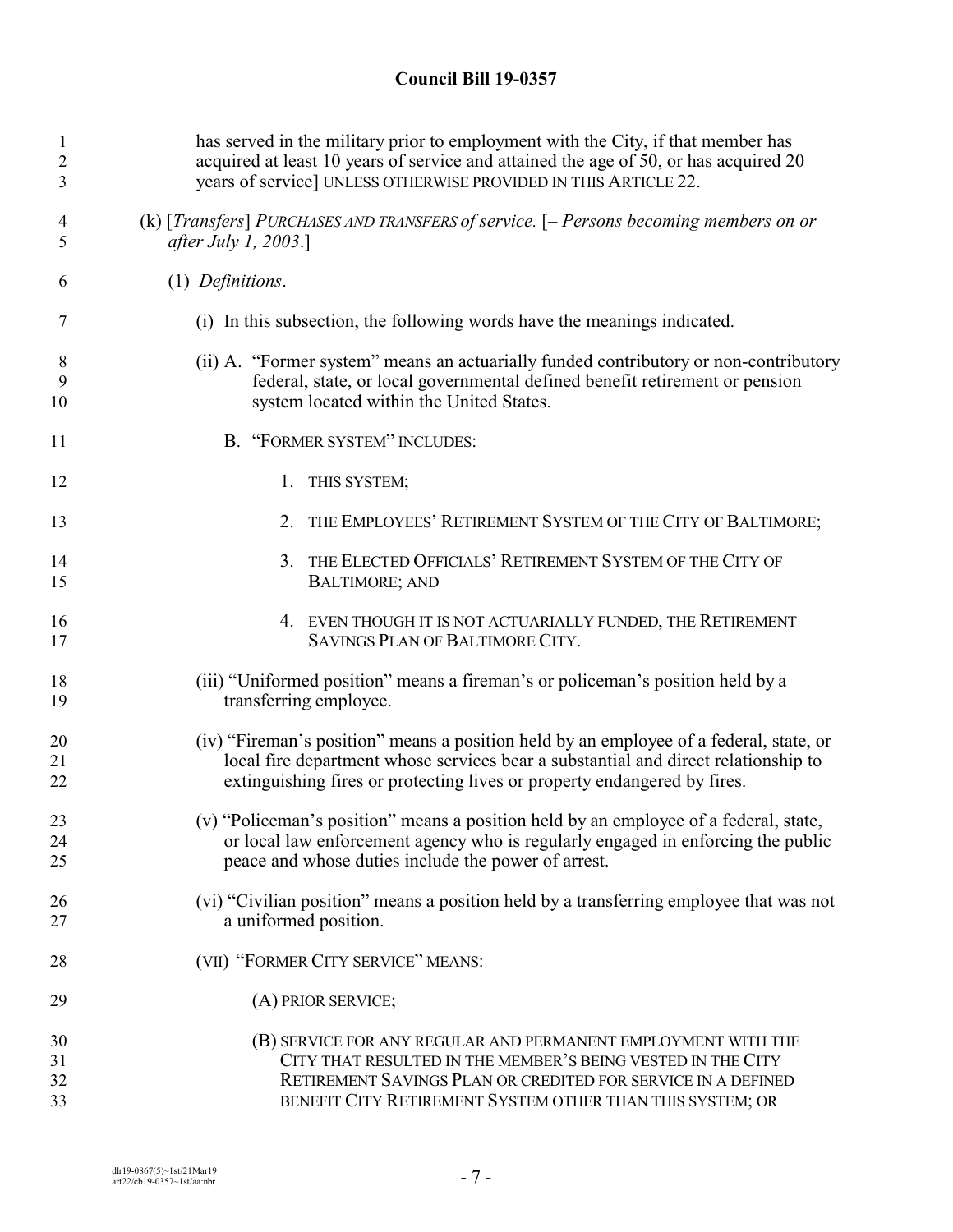| 1              | (C) NON-CREDITED CITY SERVICE.                                                 |
|----------------|--------------------------------------------------------------------------------|
| 2              | (VIII) "EARNABLE COMPENSATION" MEANS THE ANNUAL SALARY AUTHORIZED FOR          |
| 3              | THE MEMBER AS OF THE DATE OF THE MEMBER'S SYSTEM ENTRY DATE.                   |
| 4              | (IX) "PRIOR SERVICE" MEANS SERVICE CREDIT PREVIOUSLY EARNED OR PURCHASED IN    |
| 5              | THIS SYSTEM BUT LOST DUE TO SEPARATION FROM EMPLOYMENT.                        |
| 6              | (X) "NON-CREDITED CITY SERVICE" MEANS SERVICE FOR ANY REGULAR AND              |
| $\overline{7}$ | PERMANENT EMPLOYMENT WITH THE CITY THAT DID NOT RESULT IN THE                  |
| 8              | MEMBER'S BEING CREDITED FOR SERVICE IN ANY CITY RETIREMENT SYSTEM OR           |
| 9              | VESTED IN THE CITY RETIREMENT SAVINGS PLAN.                                    |
| 10             | (XI) "MARYLAND POLICE CORPS SERVICE" MEANS SERVICE, NOT TO EXCEED 6            |
| 11             | MONTHS, EARNED BY A MEMBER WHILE SUCCESSFULLY COMPLETING THE                   |
| 12             | MARYLAND POLICE CORPS TRAINING PROGRAM.                                        |
| 13             | $(2)$ In general.                                                              |
| 14             | (A) [Transfers] PURCHASES AND TRANSFERS authorized.                            |
| 15             | An employee who becomes a member of this system [on or after July 1, 2003,]    |
| 16             | may PURCHASE AND transfer ALL OR ANY PORTION OF service previously EARNED      |
| 17             | OR acquired in a former system OR THROUGH MARYLAND POLICE CORPS SERVICE        |
| 18             | if:                                                                            |
| 19             | (i) FOR SERVICE PURCHASES AND TRANSFERS OF OTHER THAN PRIOR SERVICE,           |
| 20             | NON-CREDITED CITY SERVICE, OR MARYLAND POLICE CORPS SERVICE, the               |
| 21             | member begins employment covered by this system within 90 days of              |
| 22             | terminating employment covered by the former system;                           |
| 23             | (ii) the member files an application with this system to PURCHASE AND transfer |
| 24             | that service within 1 year of [membership in this system] HIS OR HER           |
| 25             | <b>SYSTEM ENTRY DATE.</b>                                                      |
| 26             | (iii) the member's former system OR EMPLOYER provides verification to this     |
| 27             | system of the member's transferable service; and                               |
| 28             | (iv) on transferring [credit] SERVICE from the member's former system OR       |
| 29             | MARYLAND POLICE CORPS SERVICE, the member would no longer be                   |
| 30             | eligible to receive a present or future benefit [from the former system] for   |
| 31             | the service transferred.                                                       |
| 32             | (B) Limit of years transferable.                                               |
| 33             | (i) If the service from the former system was acquired or earned on account of |
| 34             | employment in a uniformed position, the member may PURCHASE AND transfer       |
| 35             | up to 10 years of that service, IN ADDITION TO ANY PRIOR SERVICE, NON-         |
| 36             | CREDITED CITY SERVICE, AND MARYLAND POLICE CORPS SERVICE.                      |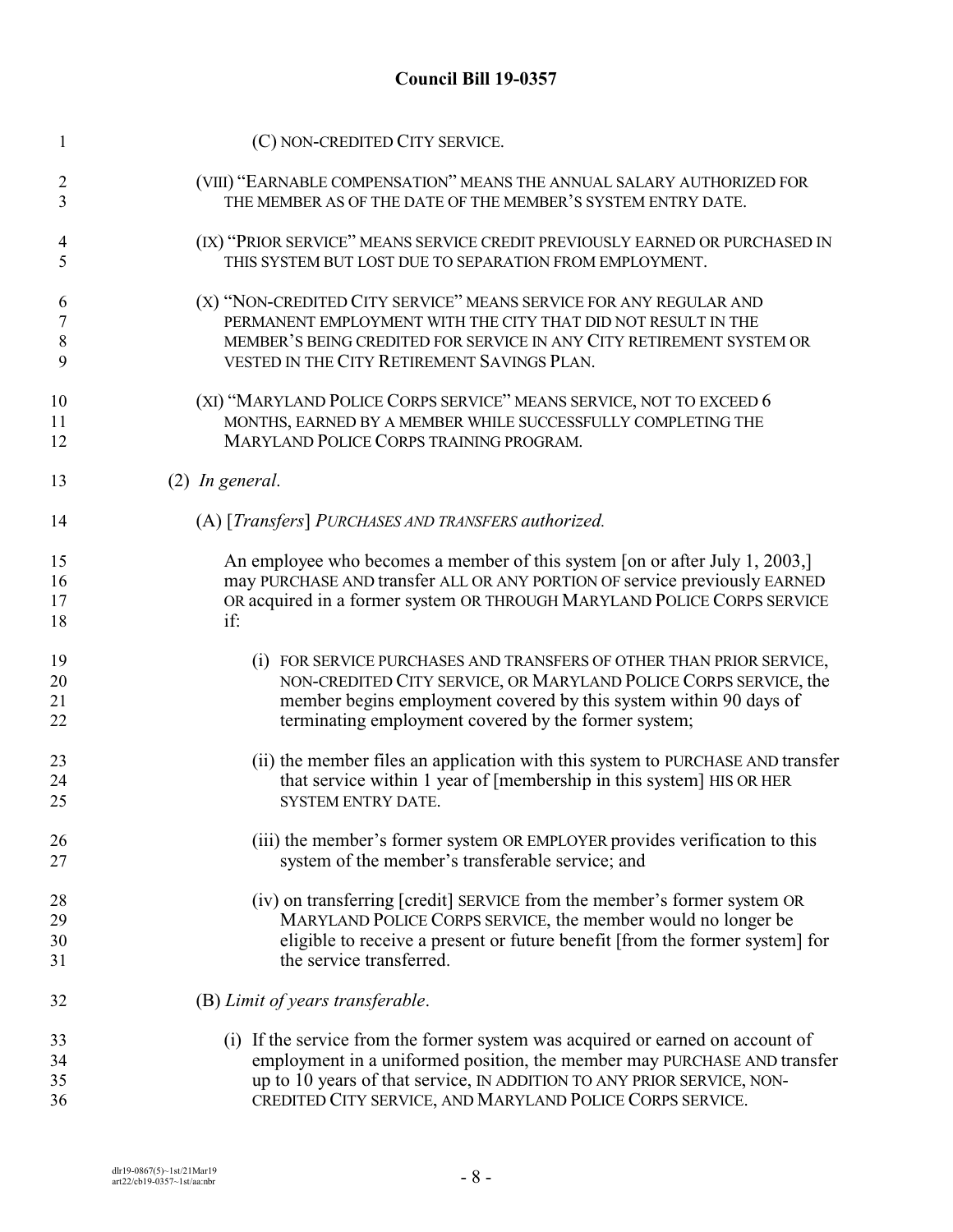| 1              | (ii) If the service from the former system was acquired or earned on account of    |
|----------------|------------------------------------------------------------------------------------|
| $\overline{c}$ | employment in a civilian position, the member may PURCHASE AND transfer            |
| $\mathfrak{Z}$ | up to 5 years of that service, IN ADDITION TO ANY PRIOR SERVICE, NON-              |
| 4              | CREDITED CITY SERVICE, AND MARYLAND POLICE CORPS SERVICE.                          |
| 5              | (C) Payment amount [- Transfers from City system].                                 |
| 6              | For service transferred from a [Baltimore City retirement] FORMER system, the      |
| 7              | member must pay:                                                                   |
| 8              | (i) an amount equal to the product of:                                             |
| 9              | 1. the member's [actual] earnable compensation [for the position]                  |
| 10             | covered by this system as of the member's date of entry into this                  |
| 11             | system], multiplied by                                                             |
| 12             | 2. the number of years or part of a year of service to be transferred,             |
| 13             | multiplied by                                                                      |
| 14             | 3. $[6\%]$ EITHER:                                                                 |
| 15             | A. FOR SERVICE THAT IS FORMER CITY SERVICE, THE MEMBER                             |
| 16             | CONTRIBUTION RATE UNDER $\S$ 36(H)(5) IN EFFECT ON THE                             |
| 17             | DATE OF THE MEMBER'S APPLICATION, OR                                               |
| 18             | B. FOR SERVICE THAT IS NOT FORMER CITY SERVICE, TWICE                              |
| 19             | THE MEMBER CONTRIBUTION RATE UNDER $\S 36(H)(5)$ IN                                |
| 20             | EFFECT ON THE DATE OF THE MEMBER'S APPLICATION,                                    |
| 21             | [plus] LESS                                                                        |
| 22             | [(ii) interest on that product calculated at this system's current annuity savings |
| 23             | fund rate from the member's date of entry into this system to the date the         |
| 24             | payment for the transfer of service is completed.                                  |
| 25             | (II) ACCUMULATED CONTRIBUTIONS, WITH INTEREST, THAT THE MEMBER MAY                 |
| 26             | HAVE RETAINED IN THIS SYSTEM FOR HIS OR HER PRIOR SERVICE.                         |
| 27             | $[(D)$ Payment amount - Transfers from other system.]                              |
| 28             | [For service transferred from a system other than a Baltimore City retirement      |
| 29             | system, the member must pay:                                                       |
| 30             | an amount equal to the product of:<br>(i)                                          |
| 31             | 1. the member's actual earnable compensation for the position                      |
| 32             | covered by this system as of the member's date of entry into this                  |
| 33             | system, multiplied by                                                              |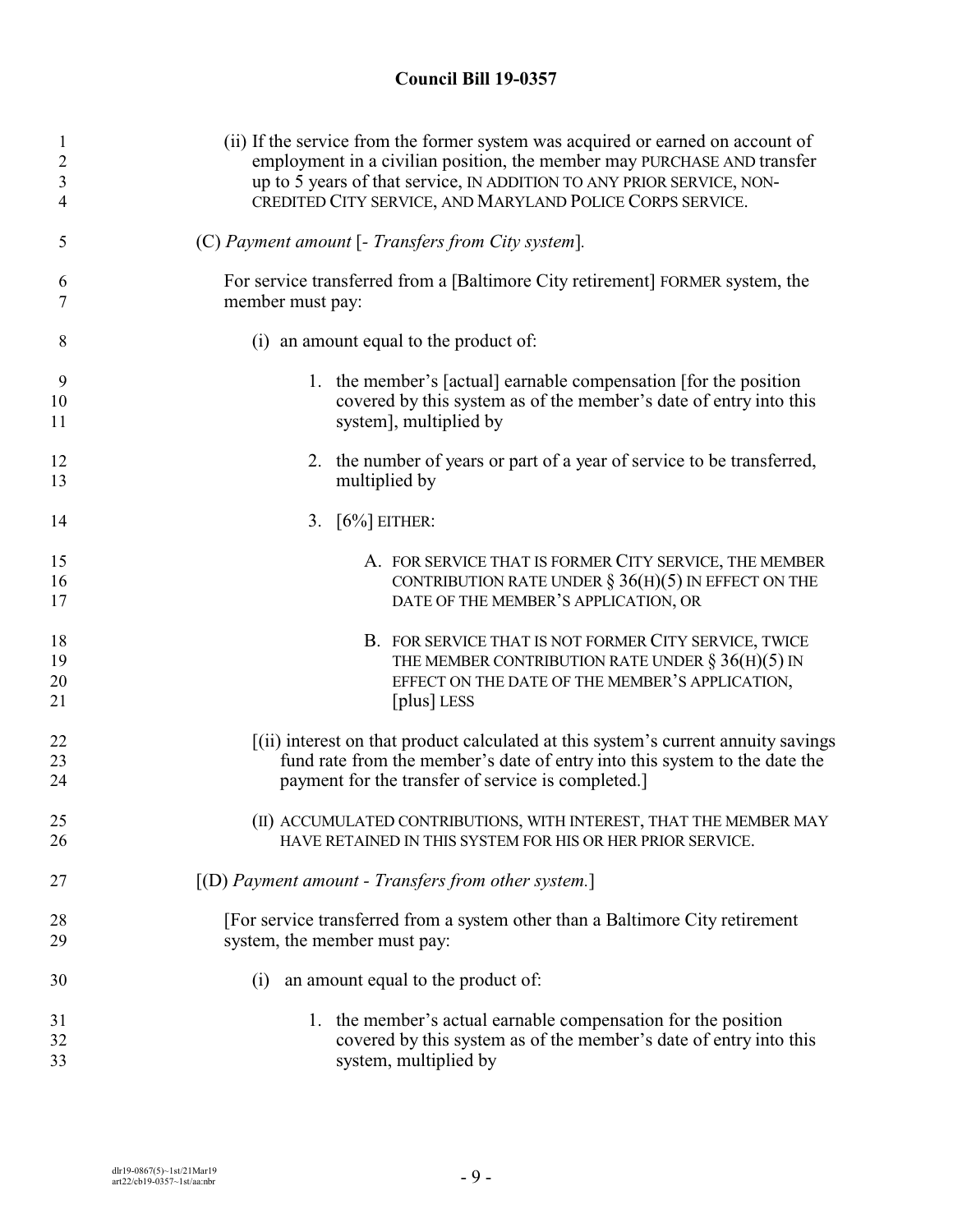| 1  | 2. the number of years or part of a year of service to be transferred,                       |
|----|----------------------------------------------------------------------------------------------|
| 2  | multiplied by                                                                                |
| 3  | 3. 12%, plus                                                                                 |
| 4  | (ii) interest on that product calculated at this system's current annuity savings            |
| 5  | fund rate from the member's date of entry into this system to the date the                   |
| 6  | payment for the transfer of service is completed.]                                           |
| 7  | (D) $[(E)]$ Payment methods, deadline.                                                       |
| 8  | The payment for transferred service[: (i) may] MUST be [made] by a single                    |
| 9  | payment [or an increased rate of contribution; but (ii) must be completed] MADE              |
| 10 | before the earlier of:                                                                       |
| 11 | (I) $[(A)]$ 10 years from the member's SYSTEM ENTRY date [of entry into this                 |
| 12 | system]; or                                                                                  |
| 13 | (ii) $[(B)]$ the member's retirement date.                                                   |
| 14 | $(E)$ $[(F)]$ <i>Pro rata credit.</i>                                                        |
| 15 | The transferred service shall be credited pro rata at the time each payment for the          |
| 16 | service is made.                                                                             |
| 17 | $[(3)$ Transferred service deemed earned in this system.]                                    |
| 18 | [For purposes of determining benefit eligibility and calculation of benefits, on             |
| 19 | payment by a member for the transferred service and the credit of that service by this       |
| 20 | system, the transferred service shall be treated the same as all other service acquired      |
| 21 | in this system, whether or not the member retires more than 5 years after transferring       |
| 22 | into this system.]                                                                           |
| 23 | $\left[ (4)$ Special review provision.]                                                      |
| 24 | $(A)$ After the June 30, 2008, actuarial valuation has been completed and presented to       |
| 25 | the Board of Trustees, the Board shall review with the system's actuary the cost             |
| 26 | impact to the City of Baltimore of this subsection (k) as applied to service credit          |
| 27 | transfers from federal and out-of-state retirement or pension systems.                       |
| 28 | $[(B)$ If the Board of Trustees determines that the provisions of this subsection $(k)$ that |
| 29 | allow the transfer of service credit from federal and out-of-state retirement or             |
| 30 | pension systems should not be continued, the Board shall submit legislation to the           |
| 31 | Mayor and City Council to rescind those provisions.]                                         |
| 32 | $[(C)$ Otherwise, if the Board of Trustees determines that the provisions of this            |
| 33 | subsection (k) that allow for these transfers should be continued, those provisions          |
| 34 | will remain in full force and effect and this paragraph (4) will be null and void.]          |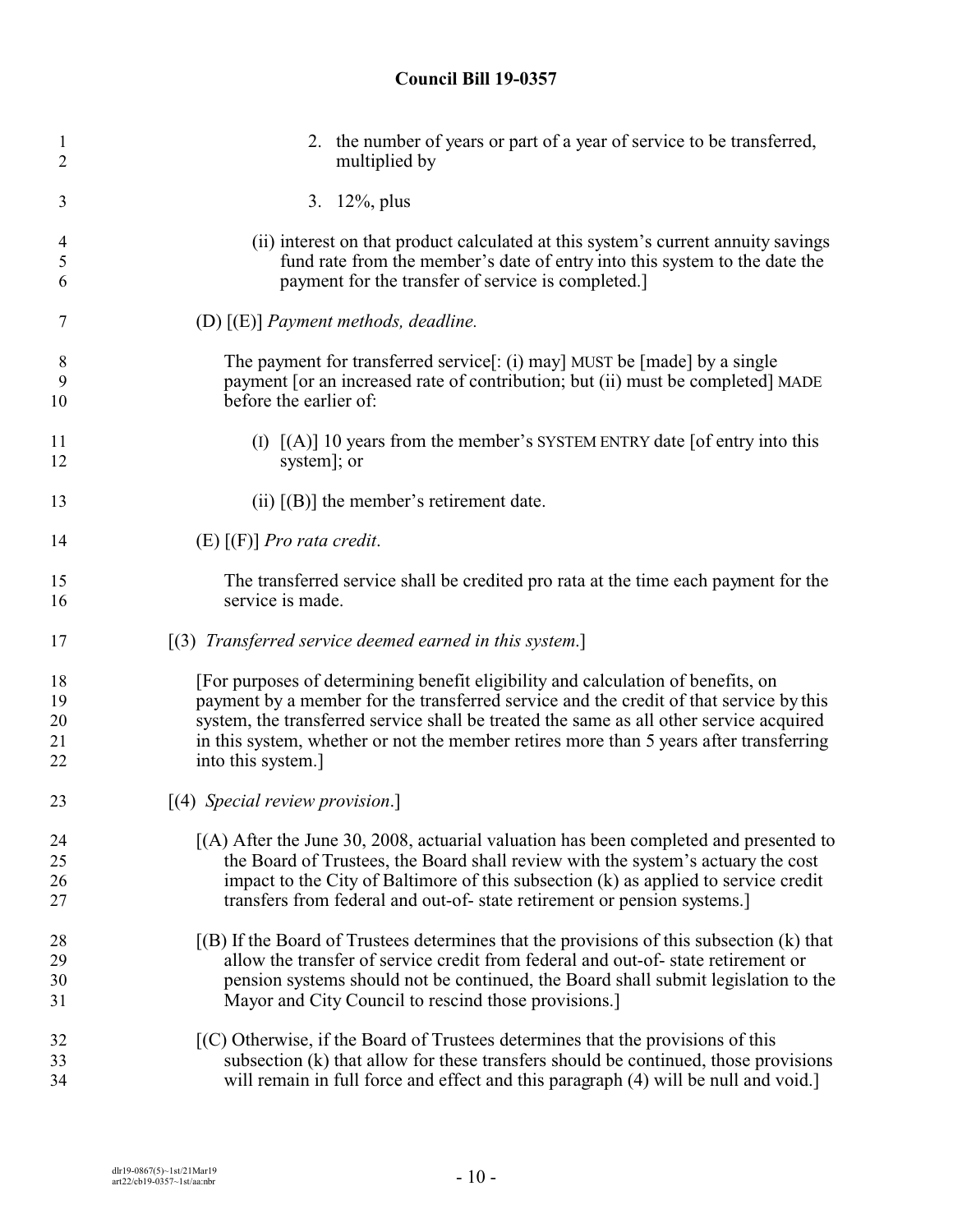| $\mathbf{1}$   | § 34. Benefits.                                                                     |
|----------------|-------------------------------------------------------------------------------------|
| $\overline{c}$ | (h) Non-line-of-duty death benefit.                                                 |
| 3              | $(4)$ 25% plus death benefit.                                                       |
| 4              | (B) This benefit shall be paid:                                                     |
| 5              | (i) to the member's designated beneficiary, as long as that designated              |
| 6              | beneficiary is limited to:                                                          |
| 7              | 1. the member's surviving spouse, to continue for life or until                     |
| 8              | remarriage; or                                                                      |
| 9              | 2. the member's minor children, to be paid to each child, in equal                  |
| 10             | shares, until that child is no longer minor, as defined in $\S$ 47(h) of            |
| 11             | this article; or                                                                    |
| 12             | (ii) if the designated beneficiary is not the member's spouse or minor child, AS    |
| 13             | DEFINED IN $\S$ 47(H) OF THIS ARTICLE, and that beneficiary predeceases the         |
| 14             | member, or if there is no designated beneficiary, then to the member's              |
| 15             | surviving spouse, to continue for life or until remarriage, if the member           |
| 16             | was married to that spouse for at least 1 year immediately before the date          |
| 17             | of the member's death; or                                                           |
| 18             | (iii) if there is no qualifying surviving spouse under subparagraph $(B)(i)$ or     |
| 19             | (ii), or if the surviving spouse dies or remarries, then to the member's            |
| 20             | minor children, to be paid to each child, in equal shares, until that child is      |
| 21             | no longer minor, as defined in $\S$ 47(h) of this article.                          |
| 22             | (C) For purposes of this paragraph (4), when a member's child is no longer a minor, |
| 23             | AS DEFINED IN $\S$ 47(H) OF THIS ARTICLE, and consequently ceases to receive        |
| 24             | benefits under this paragraph (4), each remaining minor child shall begin to        |
| 25             | receive, in addition to his or her existing benefit, an equal share of the benefit  |
| 26             | formerly paid to the other child. This process continues until the member's         |
| 27             | youngest child is no longer a minor.                                                |
| 28             | (i) Line-of-duty death benefit.                                                     |
| 29             | (2) Line-of-duty death benefit.                                                     |
| 30             | (C) For purposes of this paragraph (2), when a member's child is no longer a minor, |
| 31             | AS DEFINED IN $\S$ 47(H) OF THIS ARTICLE, and consequently ceases to receive        |
| 32             | benefits under this paragraph (2), each remaining minor child shall begin to        |
| 33             | receive, in addition to his or her existing benefit, an equal share of the benefit  |
| 34             | formerly paid to the other child. This process continues until the member's         |
| 35             | youngest child is no longer a minor.                                                |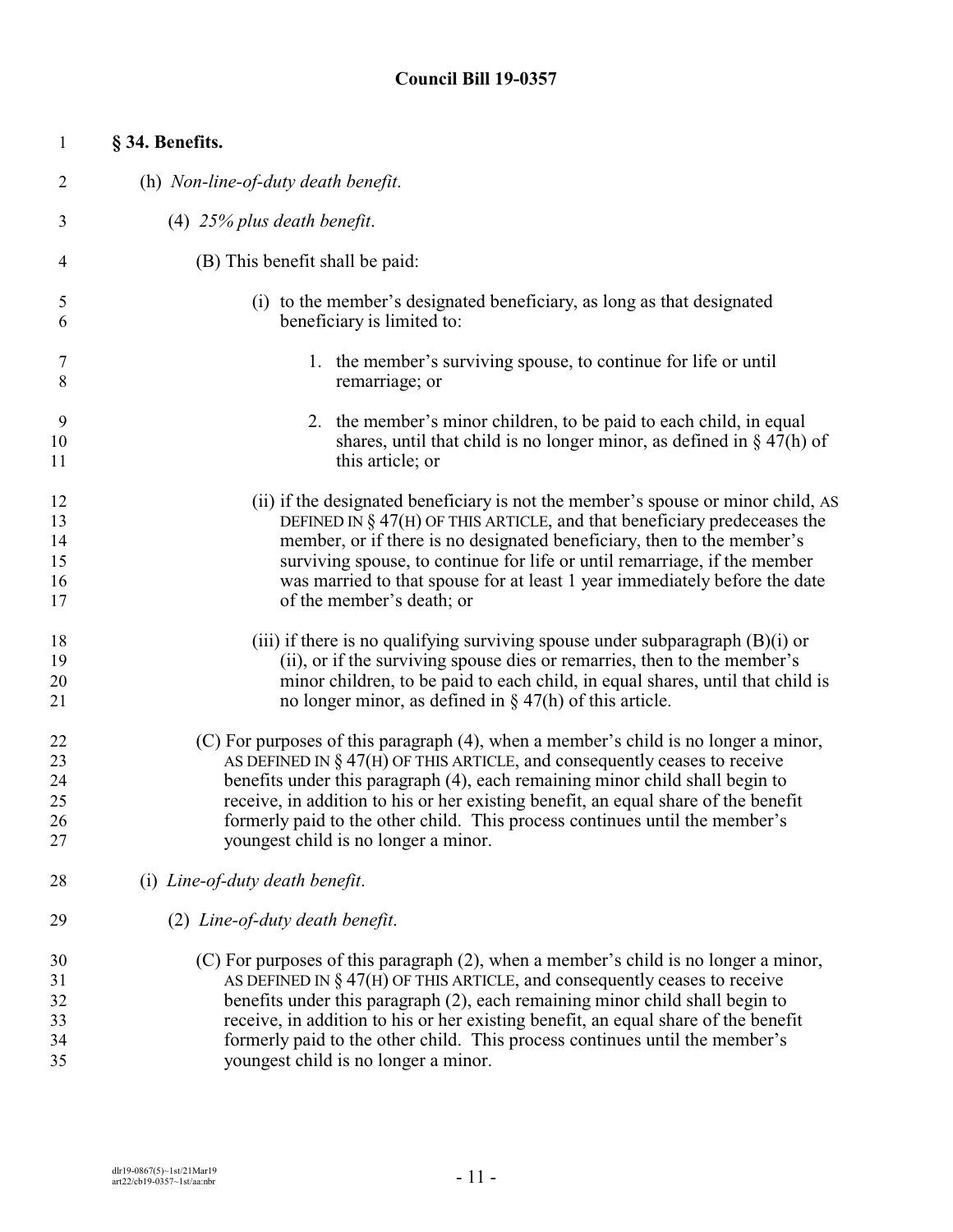| $\mathbf{1}$   | (4) Death on account of a line-of-duty injury.                                              |
|----------------|---------------------------------------------------------------------------------------------|
| $\overline{2}$ | (A) This paragraph (4) applies to any member who:                                           |
| 3              | (i) retires under the provisions of $\S$ 34(e) of this subtitle;                            |
| $\overline{4}$ | (ii) elects to receive maximum benefits without [optional] ACTUARIAL                        |
| 5              | modification; and                                                                           |
| 6              | (iii) within 5 years of the date of line-of-duty disability retirement, dies from           |
| 7              | the last injury that caused or contributed to that retirement.                              |
| 8              | (C) Any accumulated contributions payable to the designated beneficiary of a member         |
| 9              | whose death is governed by this paragraph (4) shall be reduced by the amount of             |
| 10             | annuity payments that the deceased member previously received through a                     |
| 11             | [special] LINE-OF-DUTY disability pension.                                                  |
| 12             | [(k) Optional allowances.]                                                                  |
| 13             | $[(1)$ Any member who is entitled to a disability or service allowance under the provisions |
| 14             | of this subtitle may elect to receive the maximum amount of such allowance or he            |
| 15             | may elect to receive the actuarial equivalent of such allowance, computed as of the         |
| 16             | effective date of retirement, in a lesser amount payable throughout life in accordance      |
| 17             | with the following provisions:                                                              |
| 18             | [Option 1. If the member dies before he has received in annuity payments the                |
| 19             | present value of his annuity computed as of the time of his retirement,                     |
| 20             | the balance of the annuity reserve remaining unpaid shall be paid to                        |
| 21             | such person, if any, as he shall have nominated by written designation                      |
| 22             | duly acknowledged and filed with the Board of Trustees, otherwise to                        |
| 23             | his estate; or                                                                              |
| 24             | [Option 2. If the member dies before he has received in payments the present                |
| 25             | value of his retirement allowance as it was at the time of his                              |
| 26             | retirement, the balance shall be paid to his legal representatives or to                    |
| 27             | such person as he shall nominate by written designation duly                                |
| 28             | acknowledged and filed with the Board of Trustees; or                                       |
| 29             | [Option 3. Upon the member's death, his reduced retirement allowances shall be              |
| 30             | continued throughout the life of and paid to such person as he shall                        |
| 31             | have nominated by written designation duly acknowledged and filed                           |
| 32             | with the Board of Trustees at the time of his retirement; or                                |
| 33             | [Option 4. Upon the member's death, $\frac{1}{2}$ of his reduced retirement allowance shall |
| 34             | be continued throughout the life of and paid to such person as he shall                     |
| 35             | have nominated by written designation duly acknowledged and filed                           |
| 36             | with the Board of Trustees at the time of his retirement; or                                |
| 37             | [Option 5. Some other benefit or benefits shall be paid either to the member or to          |
| 38             | such person or persons as he shall have nominated, provided such                            |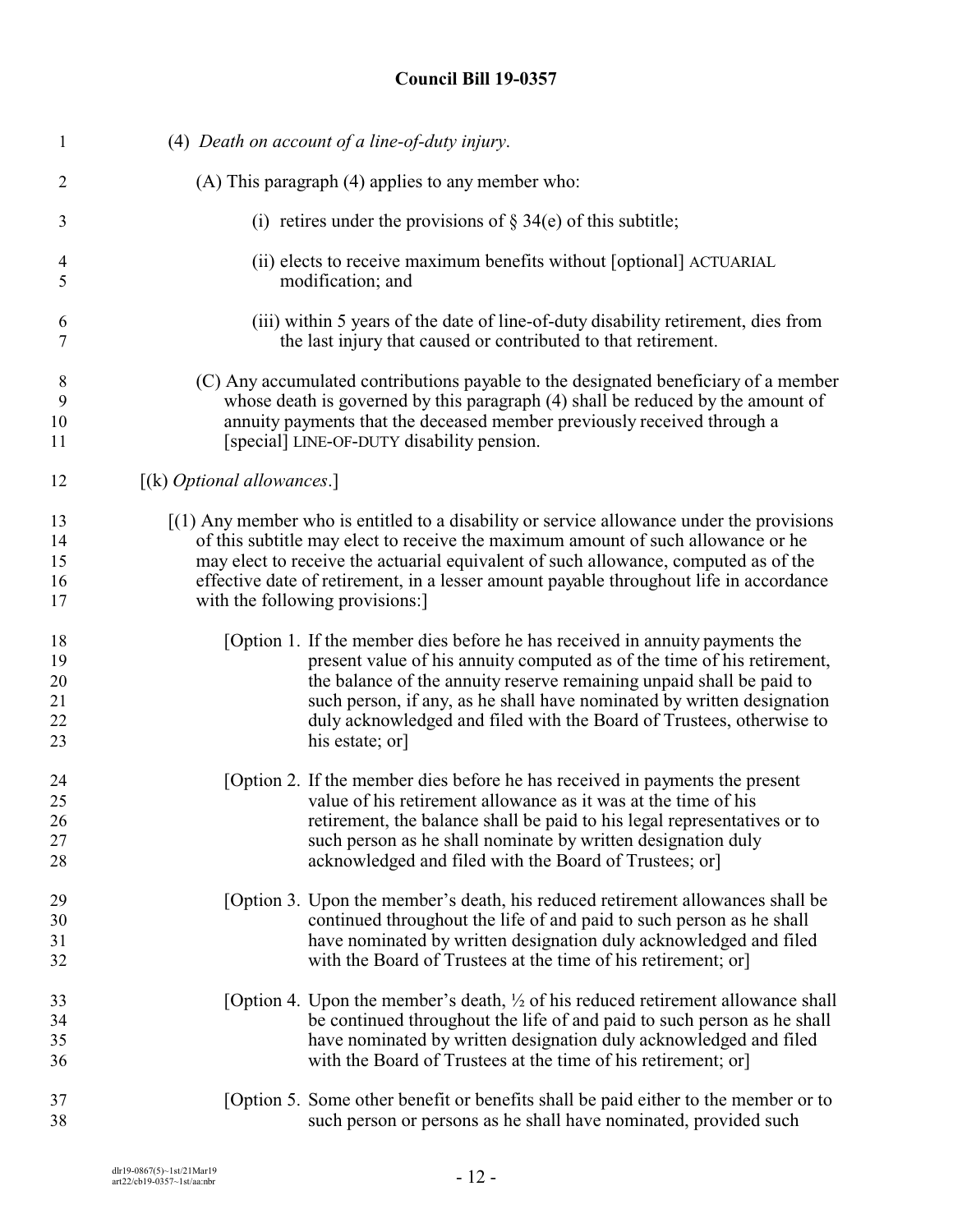| 1                | other benefit or benefits, together with the lesser retirement allowance,                          |
|------------------|----------------------------------------------------------------------------------------------------|
| $\overline{c}$   | shall be certified by the actuary to be of equivalent actuarial value to                           |
| $\mathfrak{Z}$   | his retirement allowance and shall be approved by the Board of                                     |
| $\overline{4}$   | Trustees.]                                                                                         |
| 5                | [Any living retired member shall have the right within 30 days after the effective date            |
| 6                | of his retirement, and not thereafter, to change his election of the maximum allowance             |
| $\boldsymbol{7}$ | to any one of the options hereinbefore set forth or to change his election of any one of           |
| 8                | said options to another one of said options, or to change his election from any one of             |
| 9                | said options to the maximum allowance. Any living retired member shall have the                    |
| 10               | right within 30 days after the effective date of his retirement to change his designation          |
| 11               | of a beneficiary, but thereafter no such change may be made in connection with any                 |
| 12               | option hereinbefore set forth which provides for the payment of a benefit allowance                |
| 13               | to, and throughout the life, of the beneficiary designated.]                                       |
| 14               | The election of any option or any change in connection therewith shall be made on                  |
| 15               | forms provided for that purpose by the Board of Trustees and filed with the Board.]                |
| 16               | $[(2)$ {Repealed}]                                                                                 |
| 17               | $(3)$ Subject to the provisions of (a), (b), (c), (d), and (e) of this paragraph (3), in the event |
| 18               | that a member who retires and elects to receive maximum benefits without optional                  |
| 19               | modification later dies and is survived by a spouse to whom the member had been                    |
| 20               | married for at least 1 year immediately prior to retirement, an amount equal to $37\frac{1}{2}\%$  |
| 21               | of the allowance said member was receiving shall be paid to such surviving spouse to               |
| 22               | continue as long as he or she remains unmarried. If there be no such spouse or if the              |
| 23               | spouse dies or remarries before the youngest unmarried child of said deceased                      |
| 24               | member shall have either attained the age of 18 years or, in the event said child is a             |
| 25               | full-time student, before he shall have attained the age of 22 years, then an amount               |
| 26               | equal to $37\frac{1}{2}\%$ of the allowance said member was receiving shall be paid to such        |
| 27               | child or children, divided in such manner as the Board of Trustees in its discretion               |
| 28               | shall determine to continue for the benefit of such child or children until the last child         |
| 29               | marries, dies or either attains the age of 18 years or in the event he is a full-time              |
| 30               | student, attains the age of 22 years.]                                                             |
| 31               | [Provided, however, that the above benefits shall apply only to the following                      |
| 32               | members, surviving spouses and/or children, as the case may be:                                    |
| 33               | $[(a)$ any member who retires on or after July 1, 1970;                                            |
| 34               | $(6)$ any member who retired prior to July 1, 1970, who is still living as of July 1,              |
| 35               | 1970, and who elected to receive maximum benefits without optional                                 |
| 36               | modification at the time of retirement.]                                                           |
| 37               | $[(c)$ Any member who retired prior to July 1, 1970, who is still living as of July 1,             |
| 38               | 1970, and who elected a reduced optional allowance at the time of retirement,                      |
| 39               | shall be entitled to change his election and receive the maximum benefits                          |
| 40               | without optional modification under Article 22, aforesaid, and to have his                         |
| 41               | eligible surviving spouse, child or children, as the case may be, receive the                      |
| 42               | benefits provided for herein. Anything herein to the contrary notwithstanding,                     |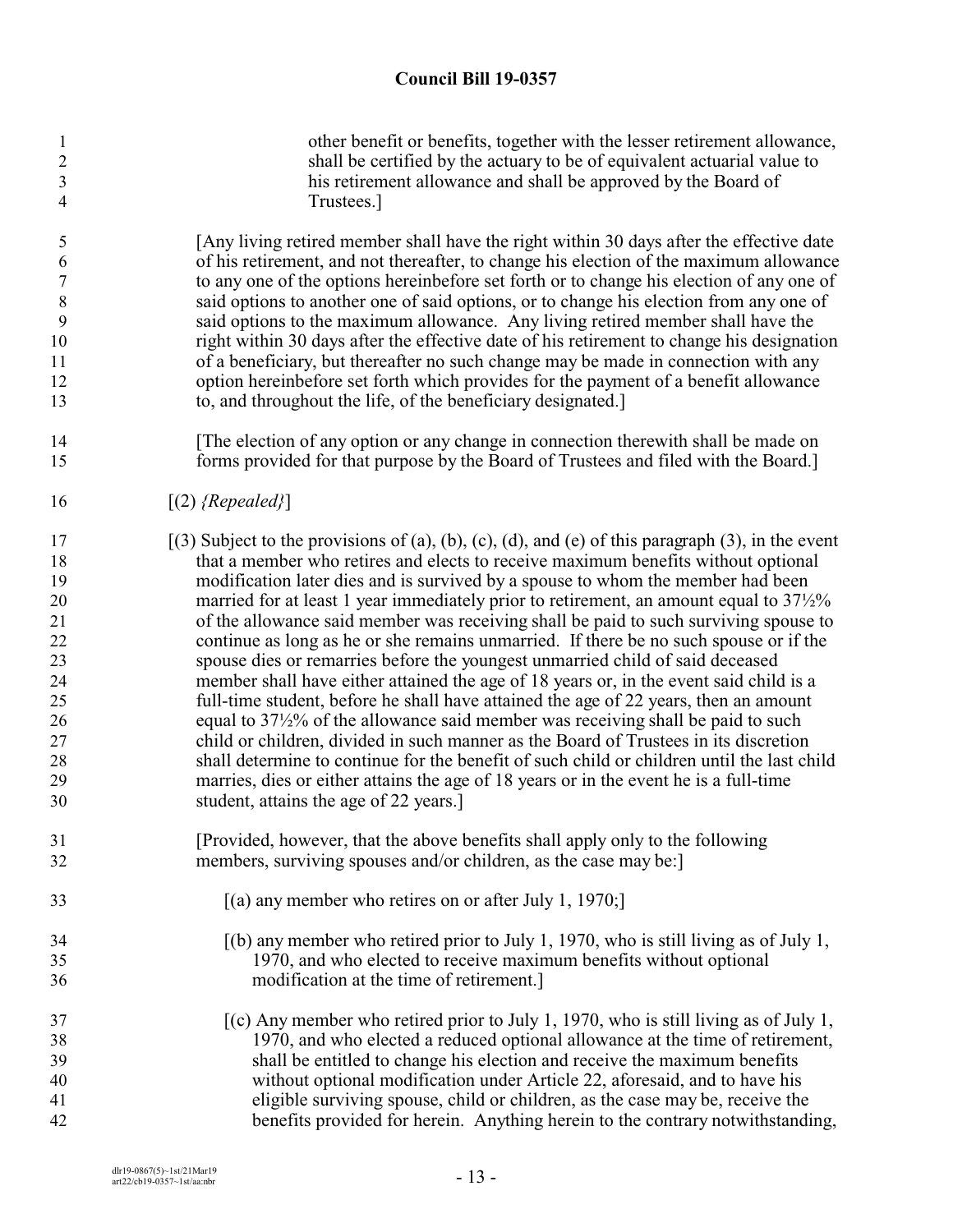| $\mathbf{1}$<br>$\boldsymbol{2}$<br>$\overline{\mathbf{3}}$<br>$\overline{4}$<br>5<br>6<br>$\boldsymbol{7}$<br>$\,8\,$<br>9<br>10 | any member who was entitled to the benefits of this paragraph on July 1,<br>1970, and who has been determined by the Board of Trustees to be a disabled<br>person on that date and who died as a result of such disability before August<br>30, 1970, without having exercised his rights to change his election as<br>required by the provisions of this paragraph, may have such rights to change<br>his election carried over to his eligible surviving spouse, child or children, as<br>the case may be. Such election by the surviving spouse, child or children, as<br>the case may be, to receive the benefits provided in (c) herein, must be made<br>within 30 days of the effective date of this ordinance and these benefits shall<br>be paid retroactively effective on the day after such member died.<br>$[(d)$ The eligible surviving spouse, child or children, as the case may be, of a                                                                                                                                                                                       |
|-----------------------------------------------------------------------------------------------------------------------------------|------------------------------------------------------------------------------------------------------------------------------------------------------------------------------------------------------------------------------------------------------------------------------------------------------------------------------------------------------------------------------------------------------------------------------------------------------------------------------------------------------------------------------------------------------------------------------------------------------------------------------------------------------------------------------------------------------------------------------------------------------------------------------------------------------------------------------------------------------------------------------------------------------------------------------------------------------------------------------------------------------------------------------------------------------------------------------------------------|
| 11                                                                                                                                |                                                                                                                                                                                                                                                                                                                                                                                                                                                                                                                                                                                                                                                                                                                                                                                                                                                                                                                                                                                                                                                                                                |
| 12                                                                                                                                | retired member who died prior to July 1, 1970, who is or are receiving a                                                                                                                                                                                                                                                                                                                                                                                                                                                                                                                                                                                                                                                                                                                                                                                                                                                                                                                                                                                                                       |
| 13                                                                                                                                | retirement allowance as a result of the fact that the member elected a reduced                                                                                                                                                                                                                                                                                                                                                                                                                                                                                                                                                                                                                                                                                                                                                                                                                                                                                                                                                                                                                 |
| 14                                                                                                                                | optional allowance at the time of retirement shall be entitled upon application                                                                                                                                                                                                                                                                                                                                                                                                                                                                                                                                                                                                                                                                                                                                                                                                                                                                                                                                                                                                                |
| 15                                                                                                                                | to receive the adjusted benefits provided for herein notwithstanding the prior                                                                                                                                                                                                                                                                                                                                                                                                                                                                                                                                                                                                                                                                                                                                                                                                                                                                                                                                                                                                                 |
| 16                                                                                                                                | election by the member.                                                                                                                                                                                                                                                                                                                                                                                                                                                                                                                                                                                                                                                                                                                                                                                                                                                                                                                                                                                                                                                                        |
| 17                                                                                                                                | $\alpha$ [(e) The eligible surviving spouse, child or children, as the case may be, of a                                                                                                                                                                                                                                                                                                                                                                                                                                                                                                                                                                                                                                                                                                                                                                                                                                                                                                                                                                                                       |
| 18                                                                                                                                | retired member who died prior to July 1, 1970, and who had elected to receive                                                                                                                                                                                                                                                                                                                                                                                                                                                                                                                                                                                                                                                                                                                                                                                                                                                                                                                                                                                                                  |
| 19                                                                                                                                | maximum benefits without optional modification, shall receive the benefits                                                                                                                                                                                                                                                                                                                                                                                                                                                                                                                                                                                                                                                                                                                                                                                                                                                                                                                                                                                                                     |
| 20                                                                                                                                | provided for herein commencing as of July 1, 1970.]                                                                                                                                                                                                                                                                                                                                                                                                                                                                                                                                                                                                                                                                                                                                                                                                                                                                                                                                                                                                                                            |
| 21<br>22<br>23<br>24<br>25<br>26<br>27<br>28<br>29<br>30<br>31<br>32                                                              | [In no event will a surviving spouse, child or children receive any benefits under this<br>paragraph (3) if such spouse, child or children received lump sum benefits as a result<br>of election of Options 1, 2 or 5 by the retired member and his subsequent death prior<br>to July 1, 1970. Provided, further, that all increased benefits available hereunder shall<br>become effective as of July 1, 1970, and in no event shall any payment be made for<br>any period prior to July 1, 1970. However, elections or applications provided under<br>this paragraph $(3)(c)$ and $(3)(d)$ made after September 30, 1970, shall not be effective<br>prior to the date of such election or application and no retroactive payments shall be<br>made. Provided, further, that notwithstanding the above provisions, a spouse by a<br>marriage occurring at least 6 months prior to the effective date of this paragraph (3),<br>or a child or children of such marriage, shall be entitled to the benefits provided for<br>herein as if the marriage had occurred 5 years prior to retirement. |
| 33                                                                                                                                | $[(f)$ In the event a retired member, who elected to receive maximum benefits                                                                                                                                                                                                                                                                                                                                                                                                                                                                                                                                                                                                                                                                                                                                                                                                                                                                                                                                                                                                                  |
| 34                                                                                                                                | under the provisions of this subtitle, dies before he has received in annuity                                                                                                                                                                                                                                                                                                                                                                                                                                                                                                                                                                                                                                                                                                                                                                                                                                                                                                                                                                                                                  |
| 35                                                                                                                                | payments a sum equal to the amount of his accumulated contributions at the                                                                                                                                                                                                                                                                                                                                                                                                                                                                                                                                                                                                                                                                                                                                                                                                                                                                                                                                                                                                                     |
| 36                                                                                                                                | time of his retirement, and there is no surviving spouse, minor children,                                                                                                                                                                                                                                                                                                                                                                                                                                                                                                                                                                                                                                                                                                                                                                                                                                                                                                                                                                                                                      |
| 37                                                                                                                                | mother or father of the deceased member entitled to receive further retirement                                                                                                                                                                                                                                                                                                                                                                                                                                                                                                                                                                                                                                                                                                                                                                                                                                                                                                                                                                                                                 |
| 38                                                                                                                                | benefits as a result of his death, the difference between the amount of the                                                                                                                                                                                                                                                                                                                                                                                                                                                                                                                                                                                                                                                                                                                                                                                                                                                                                                                                                                                                                    |
| 39                                                                                                                                | deceased member's accumulated contributions at the time of his retirement                                                                                                                                                                                                                                                                                                                                                                                                                                                                                                                                                                                                                                                                                                                                                                                                                                                                                                                                                                                                                      |
| 40                                                                                                                                | and the sum of the annuity payments which he has received shall be paid to                                                                                                                                                                                                                                                                                                                                                                                                                                                                                                                                                                                                                                                                                                                                                                                                                                                                                                                                                                                                                     |
| 41                                                                                                                                | the deceased member's designated beneficiary, and if no beneficiary has been                                                                                                                                                                                                                                                                                                                                                                                                                                                                                                                                                                                                                                                                                                                                                                                                                                                                                                                                                                                                                   |
| 42                                                                                                                                | designated, then said difference shall be paid to his estate.]                                                                                                                                                                                                                                                                                                                                                                                                                                                                                                                                                                                                                                                                                                                                                                                                                                                                                                                                                                                                                                 |
| 43                                                                                                                                | [(4) Provided, however, that effective January 1, 1987, any beneficiary receiving or                                                                                                                                                                                                                                                                                                                                                                                                                                                                                                                                                                                                                                                                                                                                                                                                                                                                                                                                                                                                           |
| 44                                                                                                                                | thereafter eligible to receive the $37\frac{1}{2}\%$ survivor's benefit under subsection (k)(3)                                                                                                                                                                                                                                                                                                                                                                                                                                                                                                                                                                                                                                                                                                                                                                                                                                                                                                                                                                                                |
| 45                                                                                                                                | shall receive $42\frac{1}{2}\%$ of the member's allowance, in lieu of the $37\frac{1}{2}\%$ previously                                                                                                                                                                                                                                                                                                                                                                                                                                                                                                                                                                                                                                                                                                                                                                                                                                                                                                                                                                                         |
|                                                                                                                                   |                                                                                                                                                                                                                                                                                                                                                                                                                                                                                                                                                                                                                                                                                                                                                                                                                                                                                                                                                                                                                                                                                                |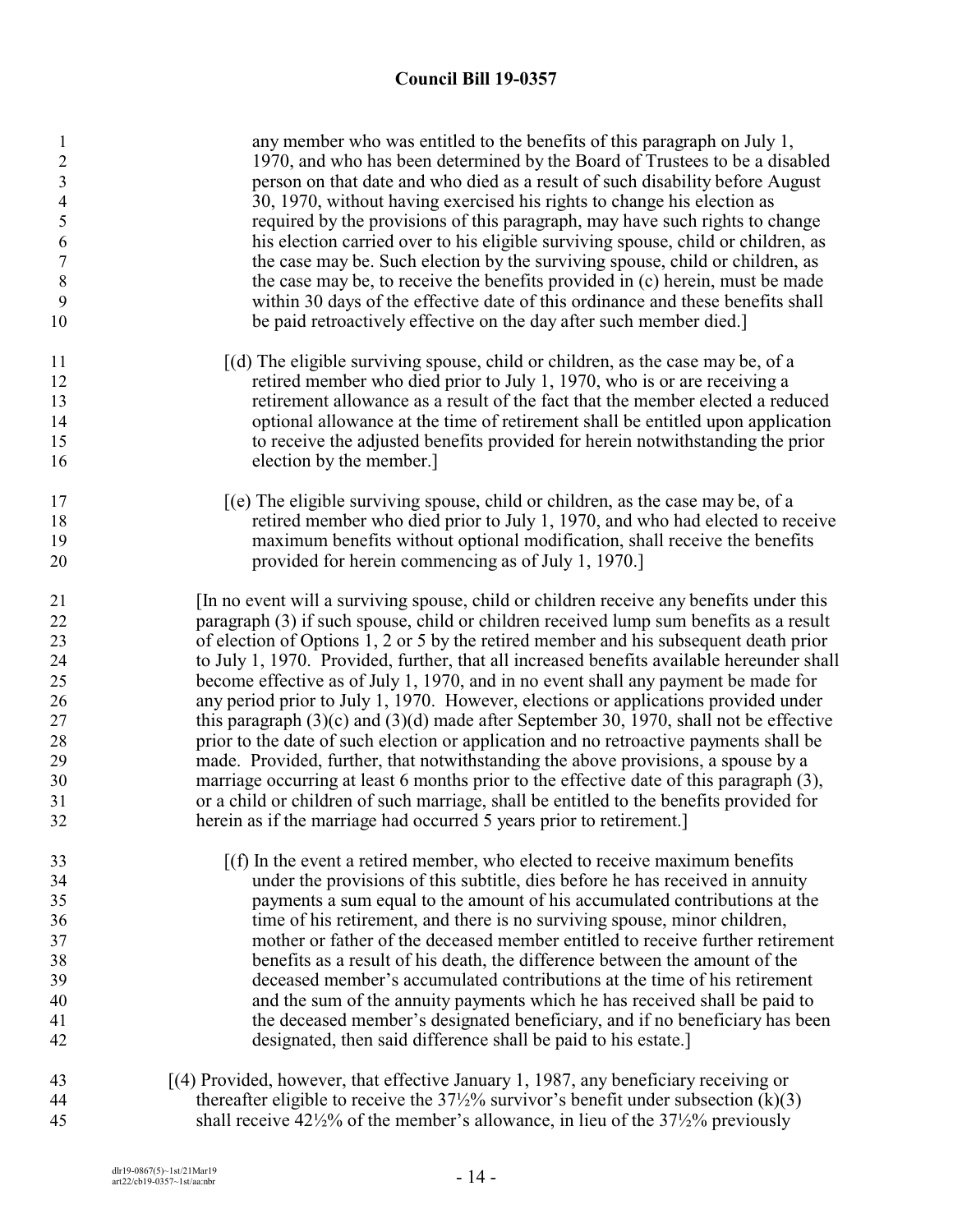provided. Any such increased rate shall be effective beginning January 1, 1987, or from date of eligibility, whichever comes later.]

 [(5) Effective as of July 1, 1993, in the event that a member who retires and elects to receive maximum benefits without optional modification later dies and is survived by a spouse to whom the member had been married for at least 1 year immediately prior to retirement or at least 5 years prior and/or subsequent to retirement, an amount equal to 50% of the allowance said member was receiving shall be paid to such surviving spouse to continue as long as he or she remains unmarried. If there be no such spouse or if the spouse dies or remarries before the youngest unmarried child of said deceased member shall have either attained the age of 18 years, or, in the event said child is a full-time student, before he shall have attained the age of 22 years, then an amount equal to 50% of the allowance said member was receiving shall be paid to such child or children, divided in such manner as the Board of Trustees in its discretion shall determine to continue for the benefit of such child or children until the last child marries, dies or either attains the age of 18 years or in the event he is a full-time student, attains the age of 22 years. The surviving spouse benefit provided under this paragraph is effective as of July 1, 1993, and is not payable to the surviving spouse of a member who died before July 1, 1993, where such spouse was not previously entitled to a surviving spouse benefit.]

- [(6) Effective as of July 1, 1993, any beneficiary receiving or thereafter eligible to receive 21 the 42.5% survivor's benefit under subsection  $(k)(4)$  shall receive 50% of the member's allowance, in lieu of the 42.5% previously provided under subsection (k)(4). Any such increased rate shall be effective beginning July 1, 1993, or from the date of eligibility, whichever occurs later.]
- (K) *RETIREMENT PAYMENT OPTIONS.*
- (1) *MAXIMUM RETIREMENT ALLOWANCE.*
- (I) *IN GENERAL.*

28 A MEMBER WHO IS ELIGIBLE TO RECEIVE A RETIREMENT BENEFIT UNDER THIS<br>29 SUBTITLE IS ENTITLED TO RECEIVE. WITHOUT ACTUARIAL MODIFICATION. THE SUBTITLE IS ENTITLED TO RECEIVE, WITHOUT ACTUARIAL MODIFICATION, THE FULL BENEFIT FOR WHICH HE OR SHE IS QUALIFIED, PAYABLE IN PERIODIC PAYMENTS DURING THE RETIRED MEMBER'S LIFETIME (THE "MAXIMUM RETIREMENT ALLOWANCE"). (II) *RETIRED MEMBER'S DEATH – IN GENERAL*.

- 34 AS OF THE 1<sup>st</sup> DAY OF THE CALENDAR MONTH FOLLOWING THE DEATH OF A RETIRED MEMBER WHO IS RECEIVING THIS MAXIMUM RETIREMENT ALLOWANCE, THE FOLLOWING BENEFICIARIES ARE ENTITLED TO RECEIVE PERIODIC PAYMENTS IN AN AMOUNT EQUAL TO 50% OF THE PERIODIC PAYMENT THAT THE RETIRED
- MEMBER WAS RECEIVING AT THE TIME OF HIS OR HER DEATH: (A) IF THE RETIRED MEMBER IS SURVIVED BY A SPOUSE TO WHOM THE RETIRED MEMBER WAS MARRIED FOR AT LEAST 1 YEAR IMMEDIATELY BEFORE THE MEMBER'S RETIREMENT DATE OR AT LEAST 5 YEARS BEFORE THE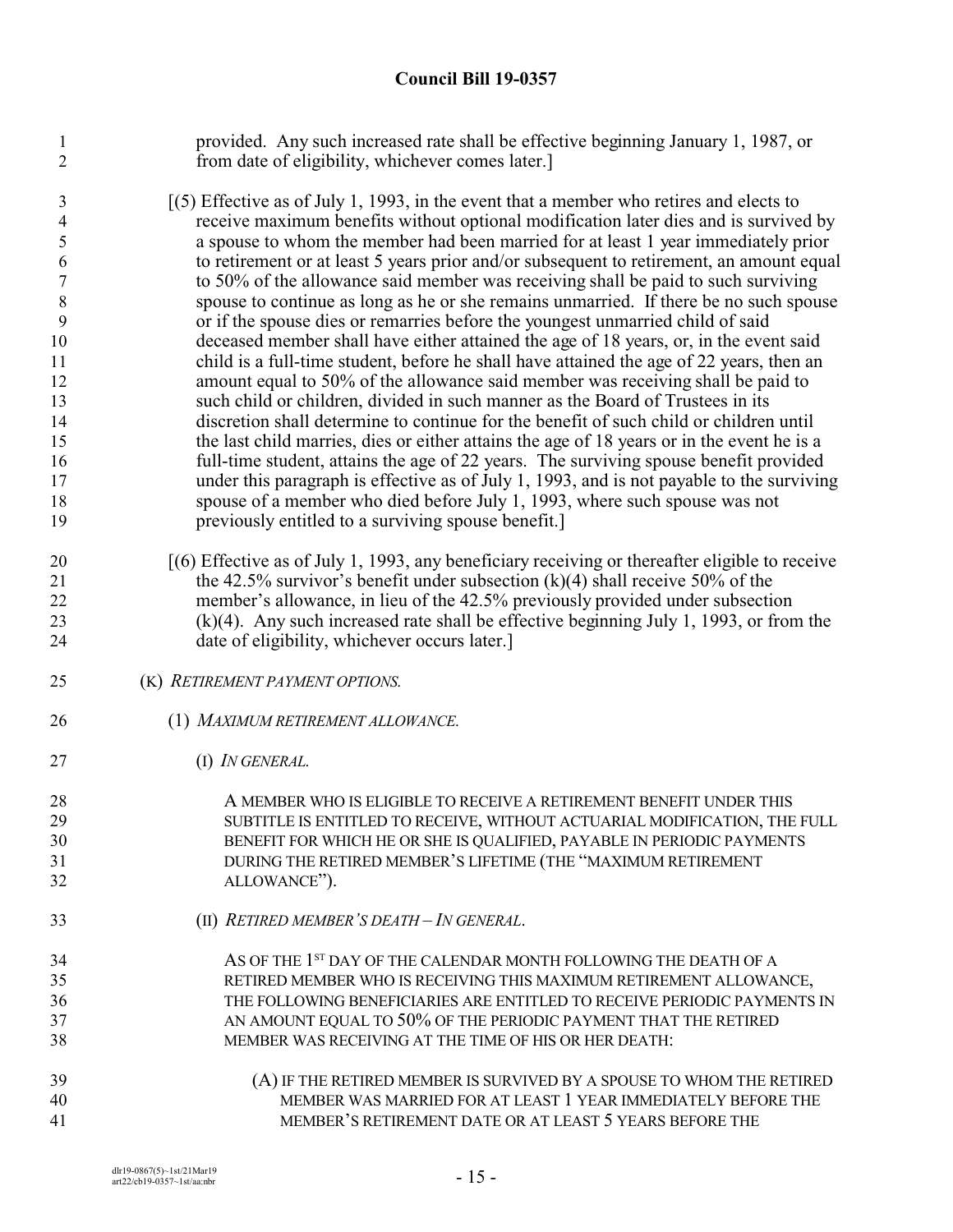| 1              | MEMBER'S DEATH, THE BENEFIT SHALL BE PAID TO THE SURVIVING SPOUSE,           |
|----------------|------------------------------------------------------------------------------|
| $\overline{c}$ | TO CONTINUE FOR THE SPOUSE'S LIFETIME OR UNTIL THE SPOUSE                    |
| 3              | REMARRIES BEFORE AGE 70; OR                                                  |
| 4              | (B) IF THERE IS NO QUALIFYING SURVIVING SPOUSE OR IF THE SURVIVING           |
| 5              | SPOUSE REMARRIES BEFORE AGE 70 OR DIES, THEN THE BENEFIT SHALL BE            |
| 6              | PAID TO THE RETIRED MEMBER'S MINOR CHILDREN, IN EQUAL SHARES, TO             |
| $\overline{7}$ | CONTINUE UNTIL THE CHILDREN ARE NO LONGER MINORS, AS DEFINED IN              |
| 8              | $\S$ 47(H) OF THIS ARTICLE.                                                  |
| 9              | (III) RETIRED MEMBER'S DEATH - SHARE OF MINOR CHILD WHO ATTAINS MAJORITY.    |
| 10             | FOR PURPOSES OF THIS PARAGRAPH, WHEN A RETIRED MEMBER'S CHILD IS NO          |
| 11             | LONGER A MINOR, AS DEFINED IN $\S 47(H)$ OF THIS ARTICLE, AND CONSEQUENTLY   |
| 12             | CEASES TO RECEIVE BENEFITS UNDER THIS PARAGRAPH, EACH REMAINING MINOR        |
| 13             | CHILD SHALL BEGIN TO RECEIVE, IN ADDITION TO HIS OR HER EXISTING BENEFIT, AN |
| 14             | EQUAL SHARE OF THE BENEFIT FORMERLY PAID TO THE OTHER CHILD. THIS            |
| 15             | PROCESS CONTINUES UNTIL THE YOUNGEST CHILD IS NO LONGER A MINOR.             |
| 16             | (IV) RETIRED MEMBER'S DEATH - BEFORE CONTRIBUTIONS AND DROP OR DROP 2        |
| 17             | ACCOUNT RECOVERED.                                                           |
| 18             | IF A RETIRED MEMBER WHO IS RECEIVING THE MAXIMUM RETIREMENT ALLOWANCE        |
| 19             | DIES BEFORE THE MEMBER HAS RECEIVED IN ANNUITY PAYMENTS A SUM EQUAL TO       |
| 20             | THE AMOUNT OF HIS OR HER ACCUMULATED CONTRIBUTIONS AND DROP OR               |
| 21             | DROP 2 ACCOUNT AT THE TIME OF RETIREMENT, AND IF THERE IS NO QUALIFYING      |
| 22             | SURVIVING SPOUSE OR MINOR CHILD, AS DEFINED IN $\S 47(H)$ OF THIS ARTICLE,   |
| 23             | ENTITLED TO RECEIVE FURTHER BENEFITS AS A RESULT OF THE MEMBER'S DEATH,      |
| 24             | THE DIFFERENCE BETWEEN THE AMOUNT OF THE DECEASED MEMBER'S                   |
| 25             | ACCUMULATED CONTRIBUTIONS AND DROP OR DROP 2 ACCOUNT AT THE TIME OF          |
| 26             | HIS OR HER RETIREMENT AND THE SUM OF THE ANNUITY PAYMENTS THAT HE OR         |
| 27             | SHE HAD RECEIVED DURING HIS OR HER LIFETIME SHALL BE PAID IN THE FORM OF A   |
| 28             | LUMP-SUM CASH PAYMENT AS FOLLOWS:                                            |
| 29             | (A) TO THE DECEASED MEMBER'S BENEFICIARY SPECIFICALLY DESIGNATED TO          |
| 30             | RECEIVE THE UNUSED ANNUITY AND REMAINING DROP OR DROP 2                      |
| 31             | <b>ACCOUNT; OR</b>                                                           |
| 32             | (B) IF NO BENEFICIARY HAS BEEN DESIGNATED OR IF THE DESIGNATED               |
| 33             | BENEFICIARY PREDECEASES THE RETIRED MEMBER, TO THE DECEASED                  |
| 34             | MEMBER'S ESTATE.                                                             |
| 35             | (2) SURVIVORSHIP BENEFIT OPTIONS.                                            |
| 36             | (I) <i>IN GENERAL</i> .                                                      |
| 37             | (A) INSTEAD OF THE MAXIMUM RETIREMENT ALLOWANCE PROVIDED FOR IN              |
| 38             | PARAGRAPH (1) OF THIS SUBSECTION, A MEMBER WHO IS ENTITLED TO RECEIVE        |
| 39             | A RETIREMENT BENEFIT FROM THIS SYSTEM MAY ELECT TO RECEIVE AN                |
| 40             | ACTUARIALLY REDUCED BENEFIT IN THE FORM OF ONE OF THE SURVIVORSHIP           |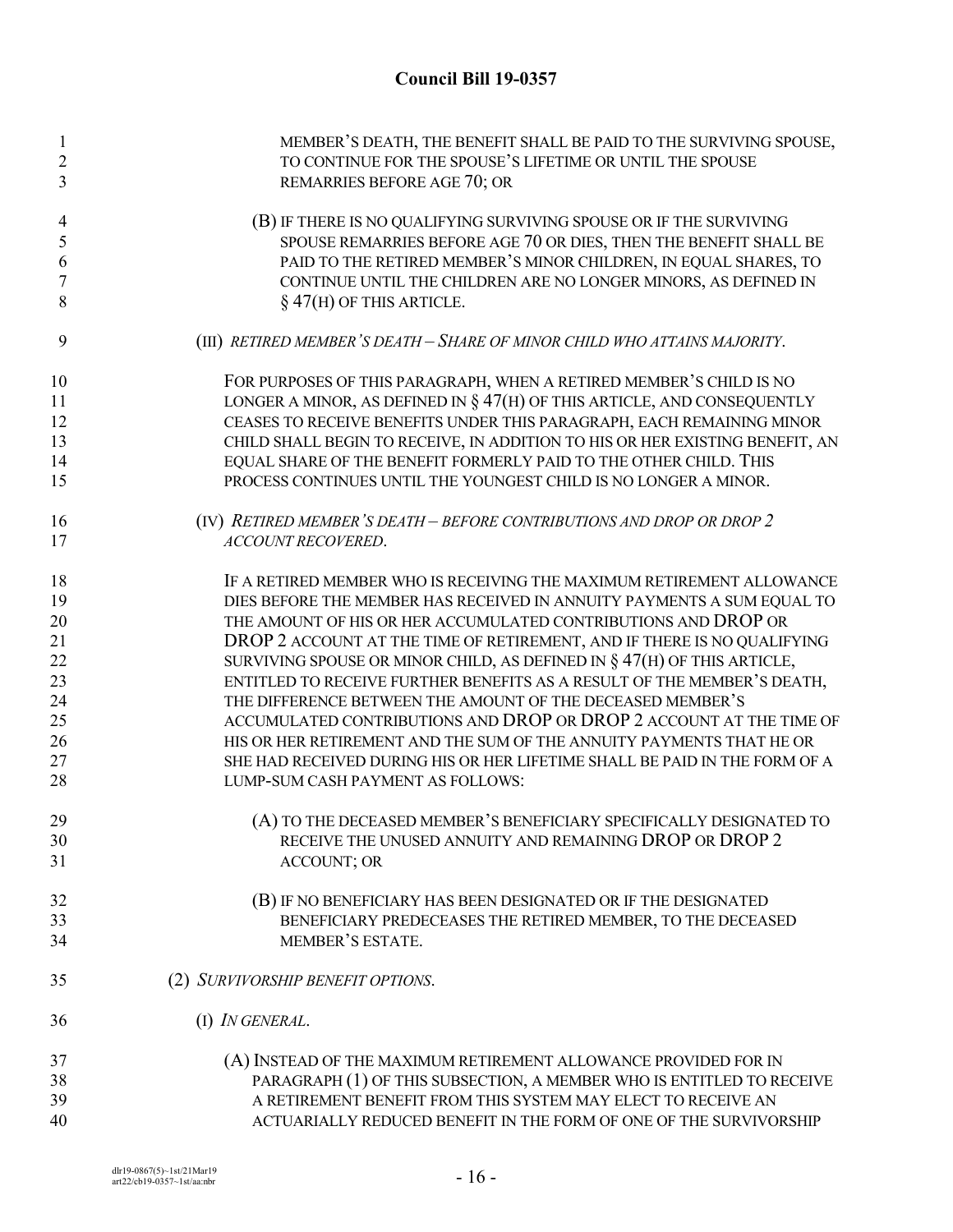| $\mathbf{1}$<br>$\overline{2}$ | OPTIONS SET FORTH IN SUBPARAGRAPHS (II) THROUGH (IV) OF THIS<br>PARAGRAPH.                               |
|--------------------------------|----------------------------------------------------------------------------------------------------------|
| 3                              | (B) OTHER THAN AS PROVIDED IN SUBPARAGRAPH (II) OF THIS PARAGRAPH, A                                     |
| $\overline{4}$                 | MEMBER WHO ELECTS TO RECEIVE ONE OF THESE OPTIONS WILL RECEIVE HIS OR                                    |
| 5                              | HER BENEFIT IN THE FORM OF PERIODIC PAYMENTS DURING HIS OR HER                                           |
| 6                              | LIFETIME.                                                                                                |
| 7                              | (II) RESERVE GUARANTEE OPTION.                                                                           |
| 8                              | (A) AS SOON AS ADMINISTRATIVELY PRACTICABLE AFTER THE DEATH OF A                                         |
| 9                              | RETIRED MEMBER WHO ELECTED THIS RESERVE GUARANTEE OPTION, THE                                            |
| 10                             | BALANCE OF THE PRESENT VALUE OF THE RETIRED MEMBER'S BENEFIT AT HIS                                      |
| 11                             | OR HER DEATH, AFTER DEDUCTING THE TOTAL AMOUNT OF PERIODIC                                               |
| 12                             | PAYMENTS RECEIVED BY THE RETIRED MEMBER DURING HIS OR HER LIFETIME,                                      |
| 13                             | SHALL BE PAID IN THE FORM OF A LUMP-SUM CASH PAYMENT AS FOLLOWS:                                         |
| 14                             | 1. TO THE RETIRED MEMBER'S DESIGNATED BENEFICIARY; OR                                                    |
| 15                             | 2. IF NO DESIGNATED BENEFICIARY HAS BEEN DESIGNATED OR IF THE                                            |
| 16                             | DESIGNATED BENEFICIARY PREDECEASES THE RETIRED MEMBER, TO                                                |
| 17                             | THE RETIRED MEMBER'S ESTATE.                                                                             |
| 18                             | (B) A MEMBER WHO ELECTS THIS OPTION MAY CHANGE HIS OR HER DESIGNATED                                     |
| 19                             | BENEFICIARY AT ANY TIME THROUGHOUT THE MEMBER'S RETIREMENT.                                              |
| 20                             | (III) JOINT-AND-SURVIVOR OPTIONS.                                                                        |
| 21                             | (A) AS OF THE 1 <sup>ST</sup> DAY OF THE CALENDAR MONTH IMMEDIATELY AFTER THE DEATH                      |
| 22                             | OF A RETIRED MEMBER WHO ELECTED A JOINT-AND-SURVIVOR OPTION, THE                                         |
| 23                             | MEMBER'S DESIGNATED BENEFICIARY IS ENTITLED TO RECEIVE PERIODIC                                          |
| 24                             | PAYMENTS DURING THE BENEFICIARY'S LIFETIME IN EITHER OF THE FOLLOWING                                    |
| 25                             | AMOUNTS, AS ELECTED BY THE MEMBER:                                                                       |
| 26                             | 1. 100% OF THE PERIODIC PAYMENT THAT THE RETIRED MEMBER WAS                                              |
|                                |                                                                                                          |
| 27                             | RECEIVING AT THE TIME OF HER OR HIS DEATH; OR                                                            |
|                                |                                                                                                          |
| 28<br>29                       | 2. 50% OF THE PERIODIC PAYMENT THAT THE RETIRED MEMBER WAS<br>RECEIVING AT THE TIME OF HER OR HIS DEATH. |
| 30                             | (B) A MEMBER WHO ELECTS THIS OPTION MAY CHANGE HIS OR HER DESIGNATED                                     |
| 31                             | BENEFICIARY WITHIN 30 DAYS AFTER THE MEMBER'S RETIREMENT DATE.                                           |
| 32                             | (C) IF THE DESIGNATED BENEFICIARY PREDECEASES THE RETIRED MEMBER WITHIN                                  |
| 33                             | 30 DAYS AFTER THE RETIREMENT DATE, THE RETIRED MEMBER MAY                                                |
| 34                             | DESIGNATE A NEW BENEFICIARY WITHIN 30 DAYS AFTER THE DESIGNATED                                          |
| 35                             | BENEFICIARY'S DEATH.                                                                                     |
| 36                             | (D) IF THE DESIGNATED BENEFICIARY PREDECEASES THE RETIRED MEMBER WITHIN                                  |
| 37                             | 30 DAYS AFTER THE RETIREMENT DATE AND THE RETIRED MEMBER DOES NOT                                        |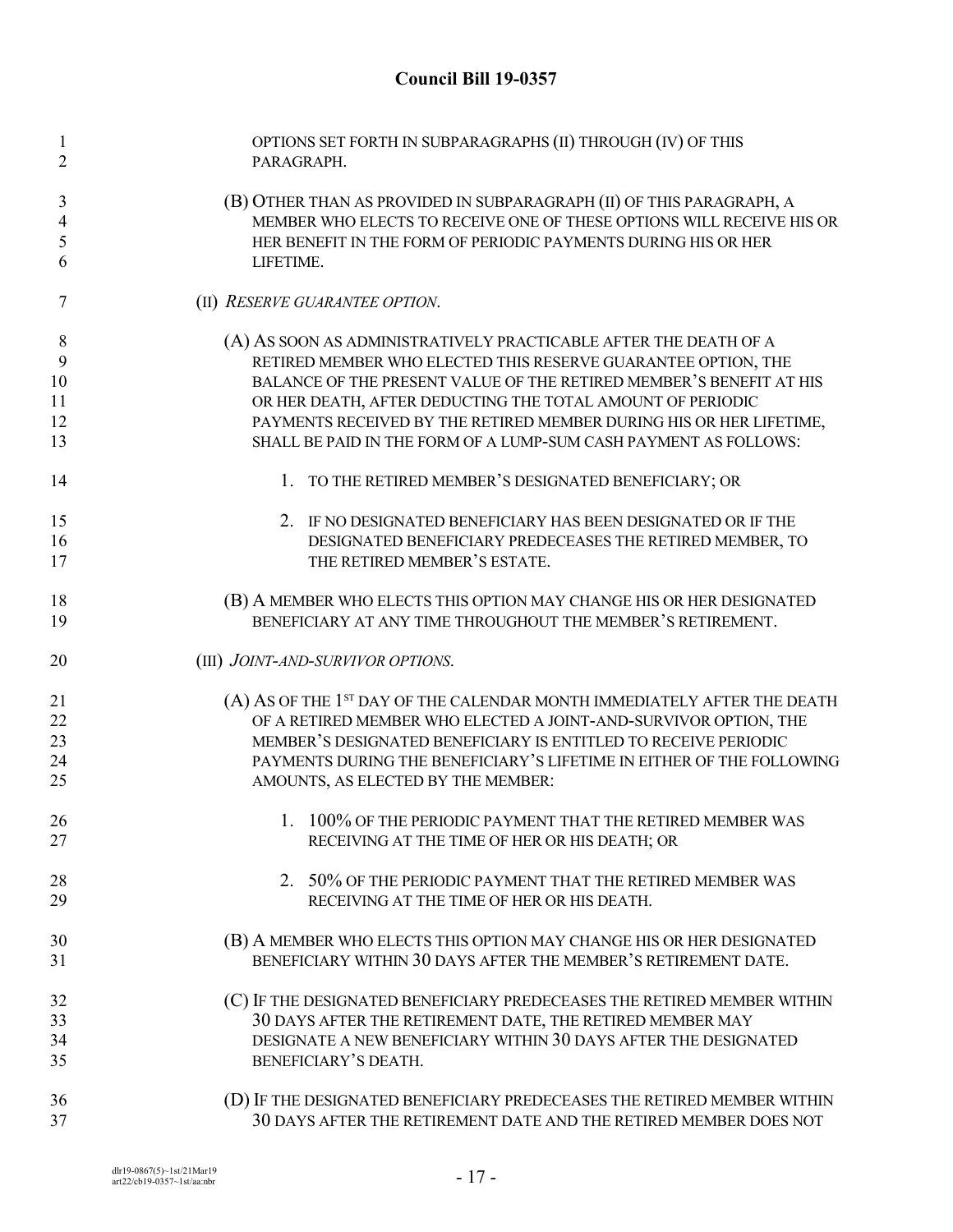| 1<br>$\overline{2}$<br>3 | DESIGNATE A NEW BENEFICIARY WITHIN 30 DAYS AFTER THE DESIGNATED<br>BENEFICIARY'S DEATH OR IF THE DESIGNATED BENEFICIARY DIES ON OR AFTER<br>THE 31 <sup>ST</sup> DAY FOLLOWING THE RETIREMENT DATE: |
|--------------------------|-----------------------------------------------------------------------------------------------------------------------------------------------------------------------------------------------------|
| 4<br>5<br>6<br>7         | 1. THE RETIRED MEMBER CONTINUES DURING HIS OR HER LIFETIME TO<br>RECEIVE PERIODIC PAYMENTS IN THE SAME AMOUNT THAT THE<br>MEMBER HAS BEEN RECEIVING;                                                |
| 8                        | 2. NO NEW BENEFICIARY MAY BE DESIGNATED; AND                                                                                                                                                        |
| 9<br>10                  | 3. ON THE RETIRED MEMBER'S DEATH, NO SURVIVORSHIP BENEFIT IS<br>PAYABLE.                                                                                                                            |
| 11                       | (IV) "POP-UP" JOINT-AND-SURVIVOR OPTIONS.                                                                                                                                                           |
| 12                       | (A) AS OF THE 1 <sup>ST</sup> DAY OF THE CALENDAR MONTH FOLLOWING THE DEATH OF A                                                                                                                    |
| 13                       | RETIRED MEMBER WHO ELECTED THIS "POP-UP" JOINT-AND-SURVIVOR OPTION,                                                                                                                                 |
| 14                       | THE MEMBER'S DESIGNATED BENEFICIARY IS ENTITLED TO RECEIVE PERIODIC                                                                                                                                 |
| 15                       | PAYMENTS DURING THE BENEFICIARY'S LIFETIME IN EITHER OF THE FOLLOWING                                                                                                                               |
| 16                       | AMOUNTS, AS ELECTED BY THE MEMBER:                                                                                                                                                                  |
| 17                       | 1. 100% OF THE PERIODIC PAYMENT THAT THE RETIRED MEMBER WAS                                                                                                                                         |
| 18                       | RECEIVING AT THE TIME OF HIS OR HER DEATH; OR                                                                                                                                                       |
| 19                       | 2. 50% OF THE PERIODIC PAYMENT THAT THE RETIRED MEMBER WAS                                                                                                                                          |
| 20                       | RECEIVING AT THE TIME OF HIS OR HER DEATH.                                                                                                                                                          |
| 21                       | (B) A MEMBER WHO ELECTS THIS OPTION MAY CHANGE HIS OR HER DESIGNATED                                                                                                                                |
| 22                       | BENEFICIARY WITHIN 30 DAYS AFTER THE MEMBER'S RETIREMENT DATE.                                                                                                                                      |
| 23                       | (C) IF THE DESIGNATED BENEFICIARY PREDECEASES THE RETIRED MEMBER WITHIN                                                                                                                             |
| 24                       | 30 DAYS AFTER THE RETIREMENT DATE, THE RETIRED MEMBER MAY                                                                                                                                           |
| 25                       | DESIGNATE A NEW BENEFICIARY WITHIN 30 DAYS AFTER THE DESIGNATED                                                                                                                                     |
| 26                       | BENEFICIARY'S DEATH.                                                                                                                                                                                |
| 27                       | (D) IF THE DESIGNATED BENEFICIARY PREDECEASES THE RETIRED MEMBER WITHIN                                                                                                                             |
| 28                       | 30 DAYS AFTER THE RETIREMENT DATE AND THE RETIRED MEMBER DOES NOT                                                                                                                                   |
| 29                       | DESIGNATE A NEW BENEFICIARY WITHIN 30 DAYS AFTER THE DESIGNATED                                                                                                                                     |
| 30                       | BENEFICIARY'S DEATH OR IF THE DESIGNATED BENEFICIARY DIES ON OR AFTER                                                                                                                               |
| 31                       | THE 31 <sup>ST</sup> DAY FOLLOWING THE RETIREMENT DATE:                                                                                                                                             |
| 32                       | 1. THE RETIRED MEMBER COMMENCES, AS OF THE 1ST DAY OF THE MONTH                                                                                                                                     |
| 33                       | IMMEDIATELY AFTER THE DESIGNATED BENEFICIARY'S DEATH, TO                                                                                                                                            |
| 34                       | RECEIVE THE MAXIMUM RETIREMENT ALLOWANCE, PAYABLE IN                                                                                                                                                |
| 35                       | PERIODIC PAYMENTS DURING THE RETIRED MEMBER'S LIFETIME, PLUS                                                                                                                                        |
| 36                       | POST-RETIREMENT INCREASES ALREADY GRANTED THE RETIRED                                                                                                                                               |
| 37                       | MEMBER;                                                                                                                                                                                             |
| 38                       | 2. NO OTHER BENEFICIARY MAY BE DESIGNATED; AND                                                                                                                                                      |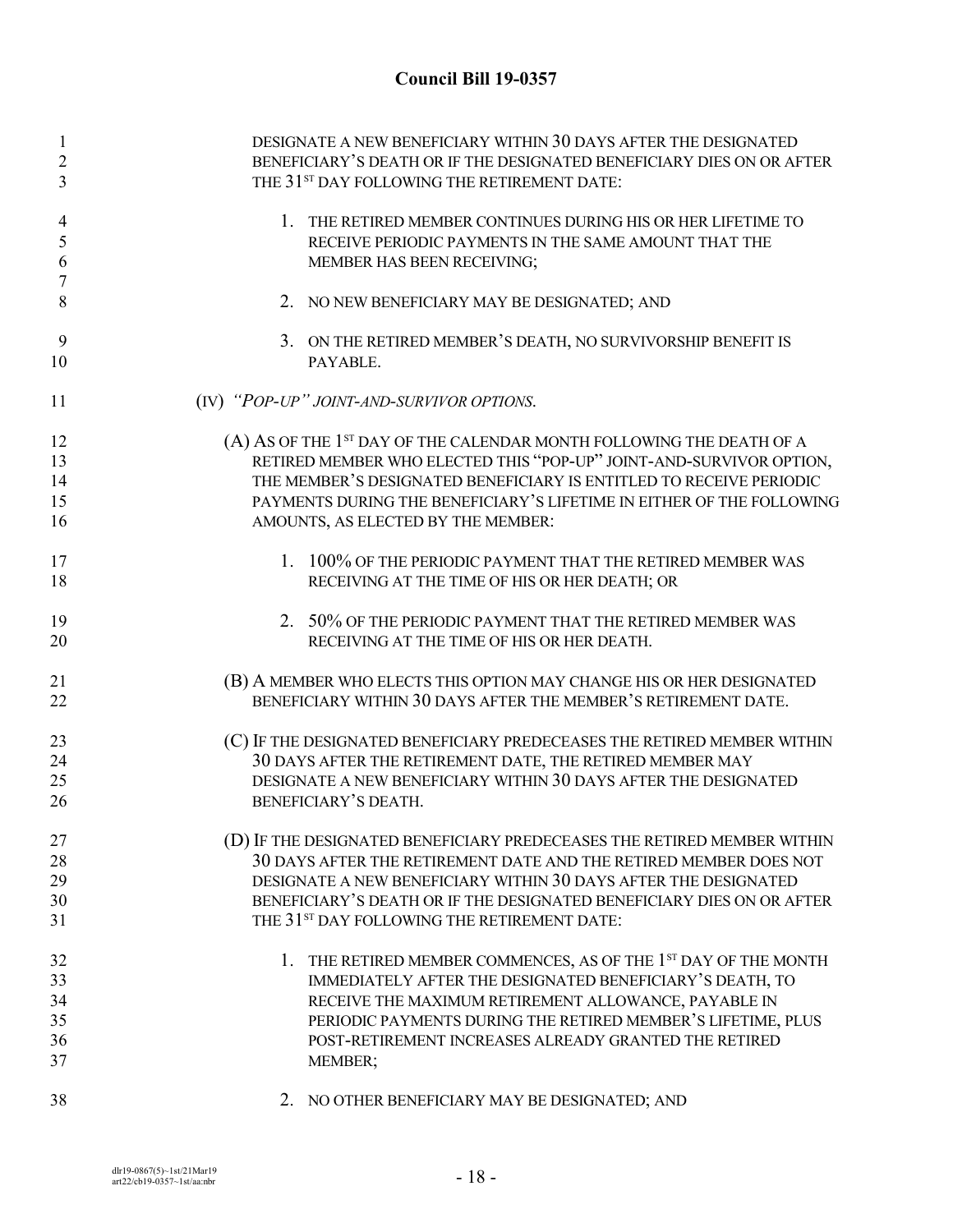| $\mathbf{1}$   | 3. ON THE RETIRED MEMBER'S DEATH, NO SURVIVORSHIP BENEFIT IS               |
|----------------|----------------------------------------------------------------------------|
| $\overline{2}$ | PAYABLE, WHETHER UNDER THIS OPTION OR THE MAXIMUM                          |
| 3              | RETIREMENT ALLOWANCE.                                                      |
| 4              | (3) CHANGE OF ELECTION WITHIN 30 DAYS.                                     |
| 5              | (I) A RETIRED MEMBER MAY ELECT TO MAKE THE CHANGES AUTHORIZED IN THIS      |
| 6              | PARAGRAPH ON OR BEFORE THE LATER OF:                                       |
| 7              | (A) THE 30TH DAY AFTER THE RETIRED MEMBER'S RETIREMENT DATE; OR            |
| 8              | (B) IF THE RETIRED MEMBER'S DESIGNATED BENEFICIARY PREDECEASES THE         |
| 9              | RETIRED MEMBER WITHIN 30 DAYS AFTER THE RETIREMENT DATE, THE 30TH          |
| 10             | DAY AFTER THE DESIGNATED BENEFICIARY'S DEATH.                              |
| 11             | (II) WITHIN THE PERIODS SPECIFIED, THE RETIRED MEMBER MAY ELECT TO CHANGE: |
| 12             | (A) THE RETIRED MEMBER'S MAXIMUM RETIREMENT ALLOWANCE UNDER                |
| 13             | PARAGRAPH (1) OF THIS SUBSECTION TO ANY ONE OF THE BENEFIT OPTIONS         |
| 14             | PROVIDED UNDER PARAGRAPH (2) OF THIS SUBSECTION;                           |
| 15             | (B) THE RETIRED MEMBER'S ELECTION OF A BENEFIT OPTION UNDER                |
| 16             | PARAGRAPH (2) OF THIS SUBSECTION TO THE MAXIMUM RETIREMENT                 |
| 17             | ALLOWANCE PROVIDED UNDER PARAGRAPH (1) OF THIS SUBSECTION; OR              |
| 18             | (C) THE RETIRED MEMBER'S ELECTION OF A BENEFIT OPTION UNDER                |
| 19             | PARAGRAPH (2) OF THIS SUBSECTION TO ANY OTHER BENEFIT OPTION               |
| 20             | PROVIDED UNDER PARAGRAPH (2) OF THIS SUBSECTION.                           |
| 21             | (III) ANY PAYMENTS MADE TO A RETIRED MEMBER UNDER THE ORIGINAL ELECTION    |
| 22             | SHALL BE TAKEN INTO ACCOUNT IN COMPUTING THE BENEFIT TO BE PAID UNDER      |
| 23             | THE SUBSEQUENT ELECTION.                                                   |
| 24             | § 34.1. Benefit payments.                                                  |
| 25             | (D) DIRECT DEPOSIT FOR PERIODIC BENEFIT PAYMENTS.                          |
| 26             | (1) "PERIODIC BENEFIT PAYMENTS" DEFINED.                                   |
| 27             | (I) "PERIODIC BENEFIT PAYMENTS" MEANS ALL PERIODIC BENEFIT PAYMENTS MADE   |
| 28             | BY THIS SYSTEM.                                                            |
| 29             | (II) "PERIODIC BENEFIT PAYMENTS" DOES NOT INCLUDE ANY ONE-TIME, LUMP-SUM   |
| 30             | PAYMENT.                                                                   |
| 31             | (2) DIRECT DEPOSIT REQUIRED.                                               |
| 32             | EXCEPT AS PROVIDED IN PARAGRAPH (3) OF THIS SUBSECTION:                    |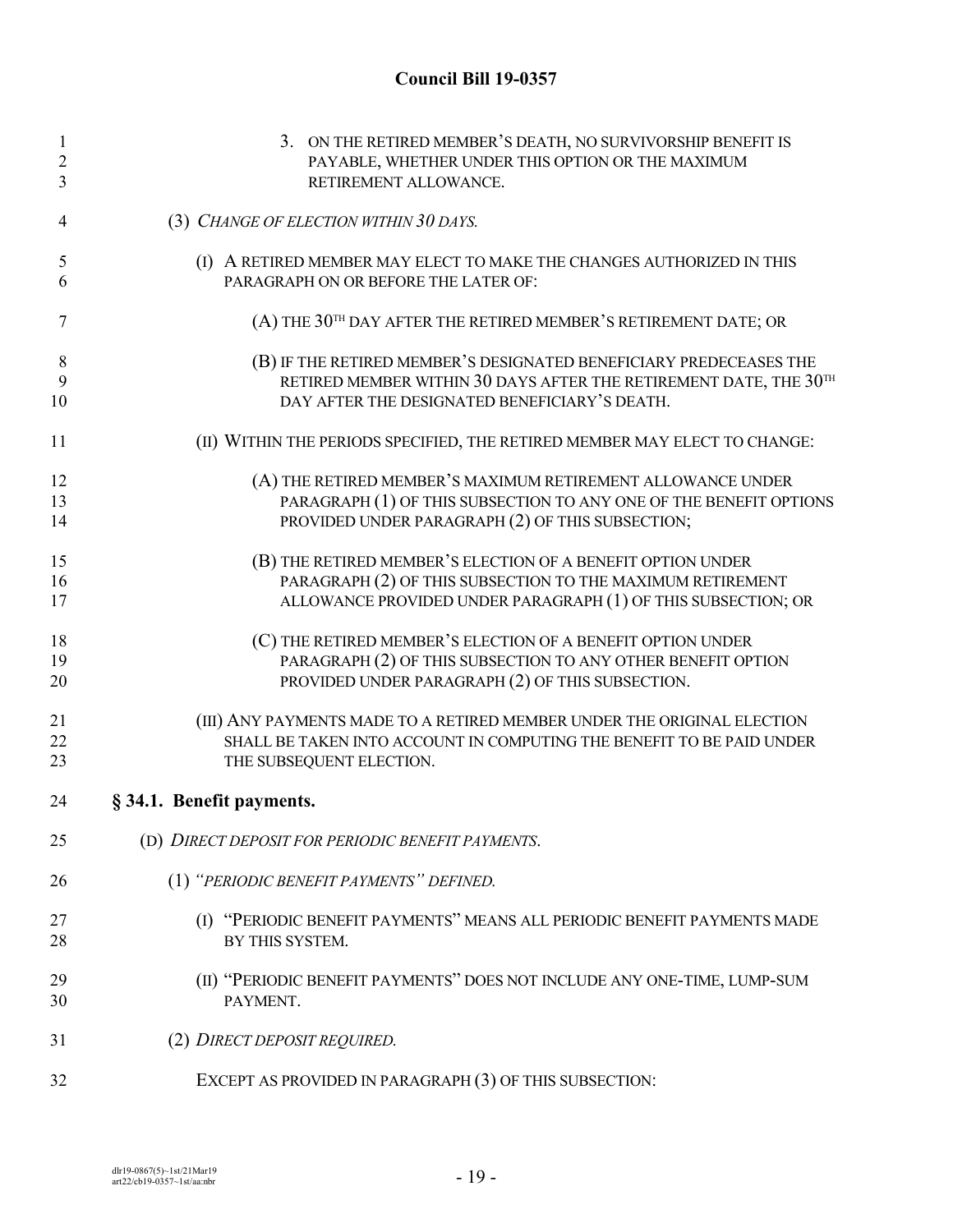| $\mathbf{1}$ | (I) ALL PERIODIC BENEFIT PAYMENTS MADE BY THIS SYSTEM SHALL BE PAID BY                        |
|--------------|-----------------------------------------------------------------------------------------------|
| 2            | ELECTRONIC FUNDS TRANSFER; AND                                                                |
| 3            | (II) EACH RECIPIENT OF PERIODIC BENEFIT PAYMENTS SHALL:                                       |
| 4            | (A) DESIGNATE A FINANCIAL INSTITUTION OR OTHER AUTHORIZED                                     |
| 5            | PAYMENT AGENT; AND                                                                            |
| 6            | (B) PROVIDE THE SYSTEM WITH THE INFORMATION NECESSARY FOR THE                                 |
| 7            | RECIPIENT TO RECEIVE ELECTRONIC FUNDS TRANSFER PAYMENTS                                       |
| 8            | THROUGH THE PAYMENT AGENT SO DESIGNATED.                                                      |
| 9            | (3) WAIVER FOR HARDSHIP.                                                                      |
| 10           | (I) THE BOARD OF TRUSTEES MAY WAIVE THE REQUIREMENTS OF THIS SECTION ON                       |
| 11           | WRITTEN REQUEST OF A RECIPIENT OF PERIODIC BENEFIT PAYMENTS                                   |
| 12           | DEMONSTRATING HARDSHIP TO RECEIVE FUNDS BY ELECTRONIC TRANSFER.                               |
| 13           | (II) PERIODIC BENEFIT PAYMENTS SHALL BE PAID TO ANY RECIPIENT GRANTED A                       |
| 14           | WAIVER UNDER THIS PARAGRAPH BY ANY METHOD DETERMINED APPROPRIATE BY                           |
| 15           | THE BOARD OF TRUSTEES.                                                                        |
| 16           | <b>Subtitle - General Provisions</b>                                                          |
| 17           | §47. Definitions.                                                                             |
| 18           | (h) Minor child.                                                                              |
| 19           | (1) [Subject to paragraph (2) of this subsection] FOR PURPOSES OF $\S$ 34 OF THIS ARTICLE,    |
| 20           | "minor child" means the child of a member, former member, or retiree who[: (i)] has           |
| 21           | not attained age $[18; or]$ 22.                                                               |
| 22           | $(iii)$ if the child is a full-time student, as verified to the satisfaction of the           |
| 23           | Executive Director in accordance with policies set by the Board of Trustees,                  |
| 24           | has not attained age 22.]                                                                     |
| 25           | (2) [Notwithstanding paragraph (1) of this subsection, for FOR purposes of $\S$ § 9, 9.2, and |
| 26           | 22 of this article, "minor child" means the child of a member, former member, or              |
| 27           | retiree who:                                                                                  |
| 28           | (i) has not attained age 18; or                                                               |
| 29           | (ii) if the child is a student, as verified to the satisfaction of the Executive Director     |
| 30           | in accordance with policies set by the Board of Trustees, has not attained age                |
| 31           | 22.                                                                                           |